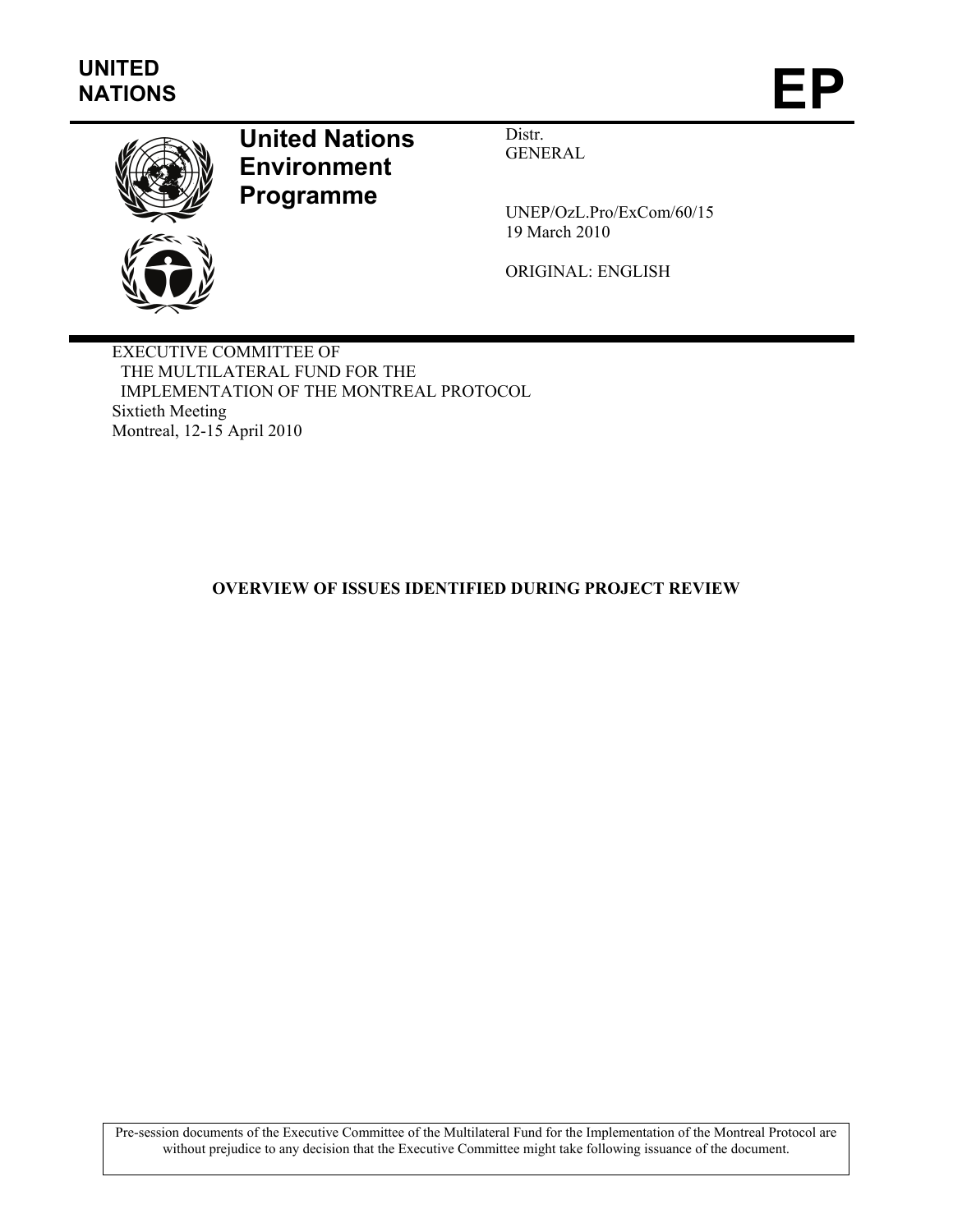#### **Introduction**

l

- 1. This document consists of the following sections:
	- (a) An analysis of the number of projects and activities submitted by bilateral and implementing agencies to the  $60<sup>th</sup>$  Meeting;
	- (b) Policy issues identified during the project review process (including projects submitted to the  $60<sup>th</sup>$  Meeting not included in business plans or not required for compliance):
	- (c) Projects and activities submitted for blanket approval;
	- (d) Investment projects for individual consideration;

#### **Projects and activities submitted by bilateral and implementing agencies**

2. Bilateral and implementing agencies submitted 102 funding requests including new multi-year agreements, tranches of approved multi-year agreements, as well as projects and activities amounting to US \$55,684,552, including agency support costs where applicable, as submitted. Following the project review process by the Secretariat, 48 projects and activities totalling US \$8,129,123 are recommended for blanket approval; 40 projects and activities totalling US \$40,464,688 are being forwarded for consideration by the Executive Committee; and 14 projects and activities totalling US \$5,276,332 were withdrawn by the relevant agencies. The Secretariat is recommending not to approve three projects in UNEP's work programme totalling US \$791,000 (as submitted). At the time of preparing this document, four projects (two in China, and one each in Jordan and Mexico totalling US \$13,424,592 as submitted) were still under discussion with relevant implementing agencies. If no agreement on the funding level is reached two weeks in advance of the  $60<sup>th</sup>$  Meeting, the projects would be deferred to a future Meeting as required under decision  $20/15<sup>1</sup>$ .

#### **Policy issues identified during project review**

- 3. During the project review process, the Secretariat identified the following policy issues:
	- (a) Projects submitted to the 60th Meeting not included in the business plans or not required for compliance;
	- (b) Funding of institutional strengthening renewals;
	- (c) Final tranches of ODS phase-out plans not submitted to the  $60<sup>th</sup>$  Meeting;
	- (d) HCFC phase-out projects with a requested level of funding of over US \$5 million;
	- (e) HCFC phase-out projects in domestic and commercial refrigeration enterprises.

Projects submitted to the  $60<sup>th</sup>$  Meeting not included in business plans or not required for compliance

4. Implementing agencies have submitted to the  $60<sup>th</sup>$  Meeting, US \$2,249,550 in activities that were not included in the 2010 business plans. Projects amounting to US \$13,826,934 in values that exceed

<sup>&</sup>lt;sup>1</sup> "That no project proposals should be submitted to the Executive Committee until agreement had been reached between the Implementing Agency and the Secretariat on the cost of items of capital equipment and the operating costs required to implement the project. Where no agreement had been achieved, the underlying basis of the disagreement should be presented to the Executive Committee for consideration prior to consideration of the project".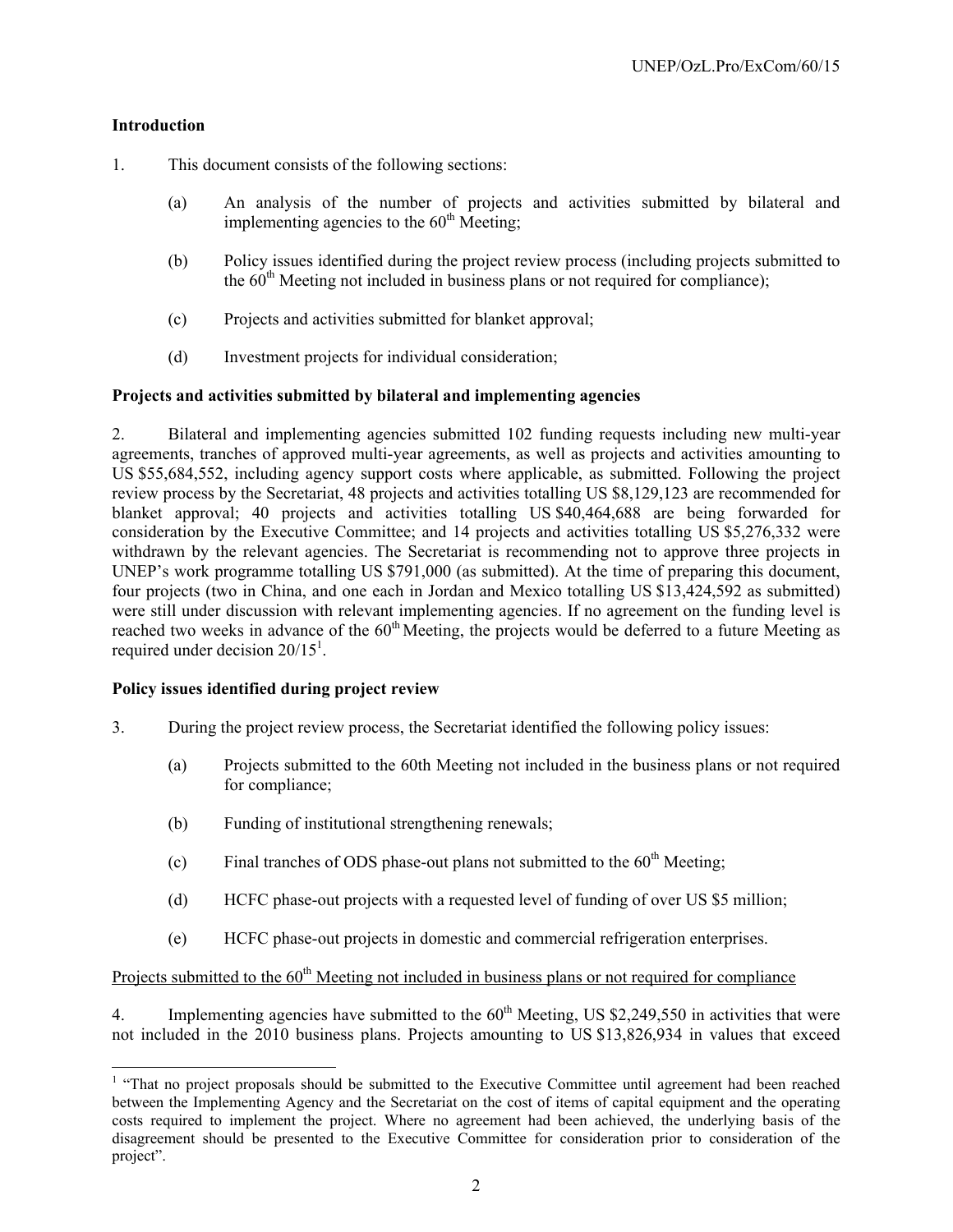those in the business plans, and US \$1,713,400 in values below those in the business plans have also been submitted. In total, the Executive Committee has a net of US \$14,363,084 in values above the business plans submitted to the same meeting at which business plans are presented for consideration.

5. The higher portion of values of activities submitted to the  $60<sup>th</sup>$  Meeting that were not included in the business plans results from the submission of France of a demonstration project for disposal of unwanted ODS in Mexico valued at US \$1.12 million. Other activities not included in business plans relate to the final tranches of a few NPPs/TPMPs planned for submission after 2010, as well as project preparation for ODS disposal activities and HPMP preparation (Table 1 below).

| Country    | Agency       | <b>Sector / Sub-Sector</b>                                                                                                          | <b>US\$</b> requested<br>60th | <b>Notes</b>                                                              |
|------------|--------------|-------------------------------------------------------------------------------------------------------------------------------------|-------------------------------|---------------------------------------------------------------------------|
|            |              |                                                                                                                                     | Meeting $(*)$                 |                                                                           |
| Bangladesh | <b>UNEP</b>  | National ODS phase-out plan (sixth<br>tranche)                                                                                      | 25,425                        | 2010 business plans included<br>fund requested for fifth tranche<br>only. |
| Bangladesh | <b>UNDP</b>  | National ODS phase-out plan (sixth and<br>seventh tranches)                                                                         | 118,250                       | 2010 business plans included<br>fund requested for fifth tranche<br>only. |
| Ecuador    | <b>UNIDO</b> | Preparation for HCFC phase-out investment<br>activities (foam manufacturing sector)                                                 | 64,500                        |                                                                           |
| Egypt      | <b>UNIDO</b> | National CFC phase-out plan (fifth tranche)                                                                                         | 107,500                       | 2010 business plan included fund<br>requested for fourth tranche only.    |
| Egypt      | <b>UNIDO</b> | Preparation for a pilot demonstration project<br>on ODS waste management and disposal                                               | 64,500                        |                                                                           |
| India      | <b>UNDP</b>  | Preparation of a project for demonstration<br>of a sustainable technological, financial and<br>management model for disposal of ODS | 86,000                        |                                                                           |
| Jordan     | <b>IBRD</b>  | PRP for HCFC refrigeration sector plan<br>(commercial)                                                                              | 32,250                        |                                                                           |
| Maldives   | <b>UNDP</b>  | HCFC phase-out management plan                                                                                                      | 400,000                       |                                                                           |
| Mexico     | France       | Demonstration project for disposal of<br>unwanted ODS (phase I)                                                                     | 1,120,000                     |                                                                           |
| Nigeria    | <b>UNIDO</b> | Preparation for a pilot demonstration project<br>on ODS waste management and disposal                                               | 64,500                        |                                                                           |
| Serbia     | <b>UNIDO</b> | National CFC phase-out plan (fifth tranche)                                                                                         | 75,250                        | 2010 business plan included fund<br>requested for fourth tranche only.    |
| Somalia    | <b>UNIDO</b> | Preparation of a HCFC phase-out<br>management plan                                                                                  | 91,375                        |                                                                           |

**Table 1. Activities submitted to the 60th Meeting not included in business plans** 

(\*) Including agency support costs

6. Bilateral and implementing agencies also submitted in their business plans several activities not required for compliance as shown in Table 2. In its work programme, UNEP included several activities that were not required for compliance and that had not been considered previously by the Executive Committee. The Secretariat requested UNEP to withdraw those activities from the funding requests in its work programme to enable the Committee to first consider them in UNEP's business plan; however UNEP did not withdraw all of the activities requested by the Secretariat.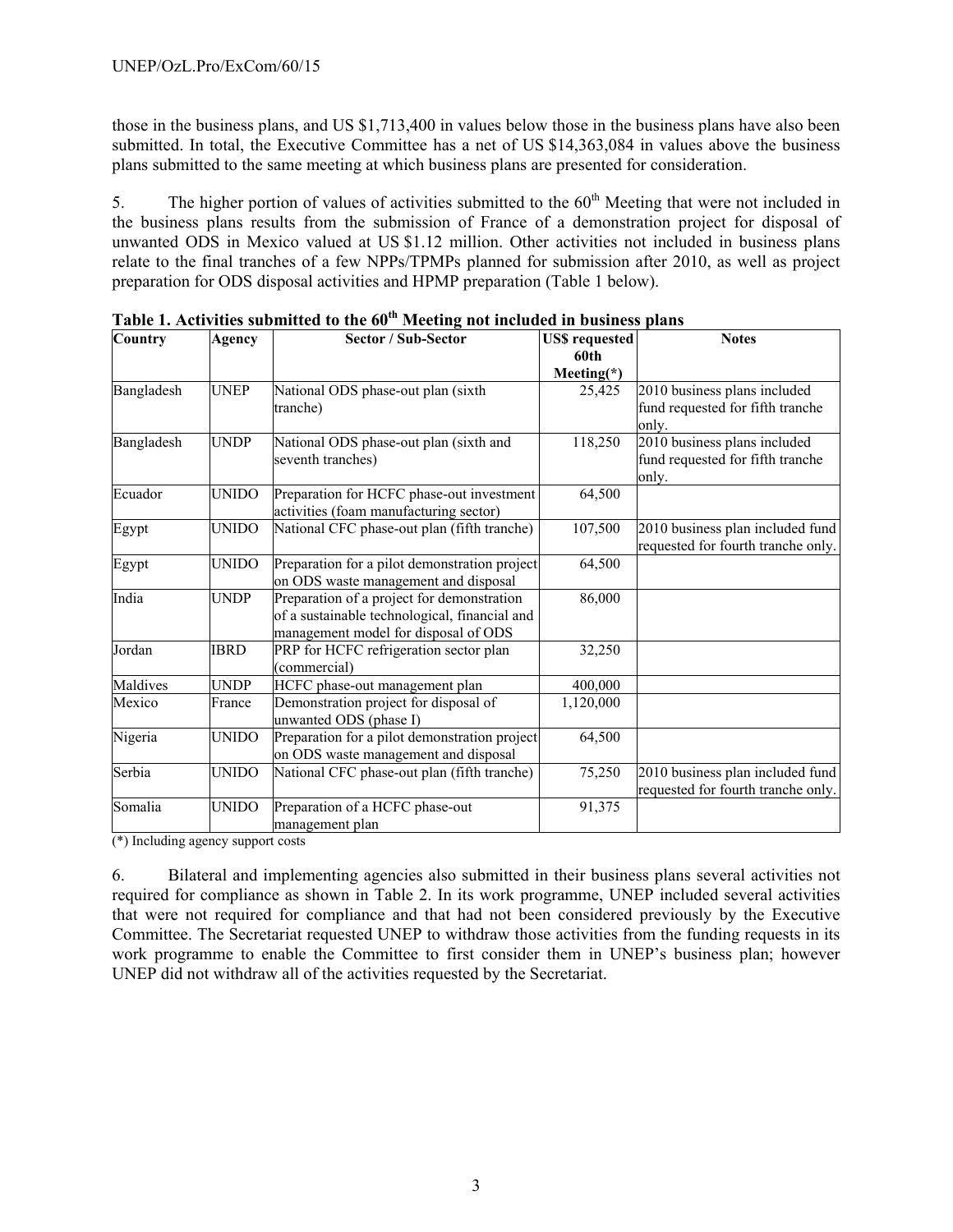| <b>Country</b>        | Agency        | Project                                                                                                                                                                                                                                                                       | <b>USS</b> in 2010<br>business<br>plans $(*)$ | <b>US\$</b> requested<br>60th Meeting<br>$(*)$ |
|-----------------------|---------------|-------------------------------------------------------------------------------------------------------------------------------------------------------------------------------------------------------------------------------------------------------------------------------|-----------------------------------------------|------------------------------------------------|
| Mexico                | <b>UNIDO</b>  | ODS disposal demonstration project                                                                                                                                                                                                                                            | 1,064,250                                     | 1,852,225                                      |
| Region: ASP           | <b>UNEP</b>   | Technical assistance to MDI producing countries in<br>ASP region for CFC use for EUNs 2010-2012                                                                                                                                                                               | 150,000                                       | 169,500                                        |
| Region: ASP           | <b>UNEP</b>   | Regional Enforcement networking<br>improve<br>to<br>Multilateral<br>Environmental<br>compliance<br>with<br>Agreements that include trade restrictions (Montreal<br>Rotterdam,<br>Stockholm<br>Protocol;<br>and<br>Basel<br>Conventions) (Request funding for ozone component) | 1,006,830                                     | 372,900                                        |
| Region: ECA UNEP      |               | Initiating regional cooperation to enforce ODS trade<br>controls in Europe and Central Asia network countries<br>(second tranche)                                                                                                                                             | 32,000                                        | 31,075                                         |
| Region: EUR Czech     | Republic      | Initiating regional cooperation to enforce ODS trade<br>ECA network<br>controls<br>countries<br>in<br>(joint)<br>implementation with UNEP)                                                                                                                                    | 91,000                                        | 90,965                                         |
| Global                | Italy         | HCFCs phase out + destruction of un wanted ODS                                                                                                                                                                                                                                | 361,600                                       | 361,600                                        |
| Global                | <b>UNEP</b>   | Techno- economic study on cost<br>benefit<br>of<br>leapfrogging high GWP alternatives to HFCs to low<br>GWP or zero GWP alternatives                                                                                                                                          | 226,000                                       | 226,000                                        |
| Global                | <b>UNEP</b>   | Dates/Methyl Bromide Help Desk                                                                                                                                                                                                                                                | 395,000                                       | 395,500                                        |
| Global                | <b>UNDP</b>   | Resource Mobilization to address climate co-benefits<br>re HCFCs                                                                                                                                                                                                              | 269,000                                       | 268,750                                        |
| Global                | <b>UNDP</b>   | Resource Mobilization to address climate co-benefits<br>re HCFCs                                                                                                                                                                                                              | 269,000                                       | 268,750                                        |
| Global                | <b>UNIDO</b>  | Funds mobilization for additional climate benefits                                                                                                                                                                                                                            | 322,500                                       | 322,500                                        |
| Global                | <b>UNIDO</b>  | Funds mobilization for additional climate benefits                                                                                                                                                                                                                            | 322,500                                       | 322,500                                        |
| Global                | World<br>Bank | Mobilization<br>for<br><b>HCFC</b><br>Resource<br>Phase-out<br>Co-benefits                                                                                                                                                                                                    | 269,000                                       | 268,750                                        |
| Global<br>$(4) T$ 1 1 | World<br>Bank | Mobilization<br><b>HCFC</b><br>for<br>Resource<br>Phaseout<br>Co-benefits                                                                                                                                                                                                     | 269,000                                       | 268,750                                        |

**Table 2. Activities submitted to the 60th Meeting not required for compliance** 

(\*) Including agency support costs

7. It should be noted that agencies were asked to submit their business plans only twice, once in advance of the Inter-agency coordination meeting and then at the submission date. Following the submission date, no further additions were accepted. However, one would not expect activities to have been left out of business plans or submitted at higher values than those in the business plans submitted to the same meeting.

8. Members may recall that agencies had submitted draft business plans when there had been a Subcommittee for Monitoring, Evaluation and Finance, but since the Subcommittee was dissolved, the Committee has considered only one business plan per year. Business plans exceed the remaining allocation for the triennium and therefore are monitored at every meeting following their approval, but not at the same meeting as their approval as it had been assumed that agencies would reflect their submissions in the business plans that are submitted to the same meeting. Without a draft business plan, the Committee is not in a position to opine on planned activities in advance of their request for funding.

9. To ensure that business plans reflect submissions to the same meeting and to provide the Committee with a first consideration of a new activity in the business plan before a funding request is made, the Executive Committee may wish to require that activities submitted at the same meeting as that at which the business plans are considered should be deferred from consideration at the same meeting if they are either: not included in the business plans, submitted at a higher value than those in the business plans, or represent activities not required for compliance that have not been previously considered by the Committee.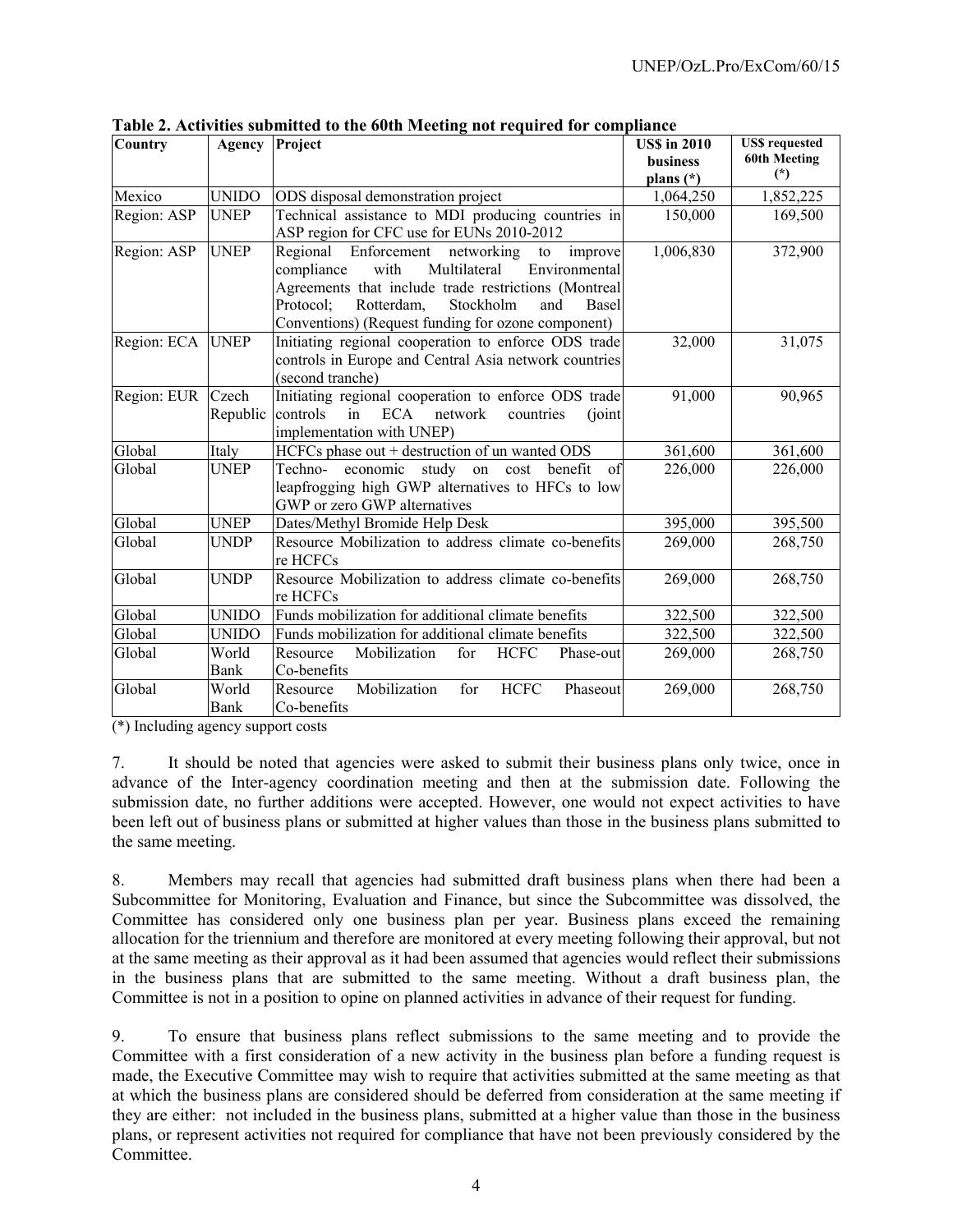Funding of institutional strengthening renewals

10. In response to decision 53/39, the Secretariat presented an analysis in document UNEP/OzL.Pro/ExCom/57/63 on institutional strengthening (IS) projects and options for funding IS projects after 2010. At its 57<sup>th</sup> Meeting, the Committee decided to consider the document in the context of the outstanding policy issues related to HCFC phase-out. Although the Committee has not been able to have a substantial discussion on funding of  $\overrightarrow{IS}$  projects, at its  $\overline{59}^{th}$  Meeting it decided "(a) to extend financial support for institutional strengthening (IS) funding for Article 5 Parties beyond 2010 up to December 2011, and (b) to allow Article 5 Parties to submit their IS projects as stand-alone projects or within their HCFC phase-out management plans" (decision 59/47).

11. Funding for the renewal of IS projects submitted to the  $60<sup>th</sup>$  Meeting has been requested according to decision 59/47, except for the following three cases: the IS renewals for Mongolia and Nauru (submitted by UNEP) where a ten per cent increase in the funding levels was requested to account for additional work to address ozone and climate benefits. The third case relates to the submission of the IS renewal project for the former Yugoslav Republic of Macedonia as a component of its HPMP (submitted by UNIDO).

12. In the case of the IS renewal projects for Mongolia and Nauru, the Secretariat pointed out that an arbitrary increase of ten percent in the funding level was not within the current guidelines for funding such projects and that funding could be extended only up to December 2011. Subsequently, UNEP resubmitted both proposals according to decision 59/47. In the case of the renewal of the IS project for the former Yugoslav Republic of Macedonia, paragraphs (a) and (b) of decision 59/47 are mutually exclusive, taking into consideration that funding for the implementation of the proposed activities in the HPMP (including IS) is requested up to 2015. However, in light of decision 59/47(a), funding for the IS component could only be approved up to December 2011.

13. In its deliberation on the issues presented in this document, the Executive Committee may wish to note that the analysis contained in the document mentioned above on options for funding IS projects after 2010, concluded that funding IS projects needs to continue to ensure all phase-out goals are achieved in a sustainable manner (including HCFCs and possible future HFCs). The paper also addresses the need to include performance indicators in requests for the renewal of IS projects and develop new reporting formats.

- 14. Accordingly, the Executive Committee might wish to consider:
	- (a) Extending the current date of up to December 2011 for funding renewals of institutional strengthening (IS) projects at current levels to the usual two-year period of renewal;
	- (b) Requesting bilateral and implementing agencies as appropriate to include in the request for renewal of IS projects the following indicators:
		- (i) The achievement of effective measures to control HCFC imports, as a condition for full, two-year approval of requests for renewal of IS funding for all projects submitted after the end of 2011;
		- (ii) Specification as an objective for the development of measures to ensure the long term sustainability of monitoring, enforcement and reporting activities, without ongoing support from IS funding, together with indicators for progressive achievement of this objective;
	- (c) Requesting the Secretariat to complete the work on objectives, indicators and formats so that the results can be applied to requests for renewal of institutional strengthening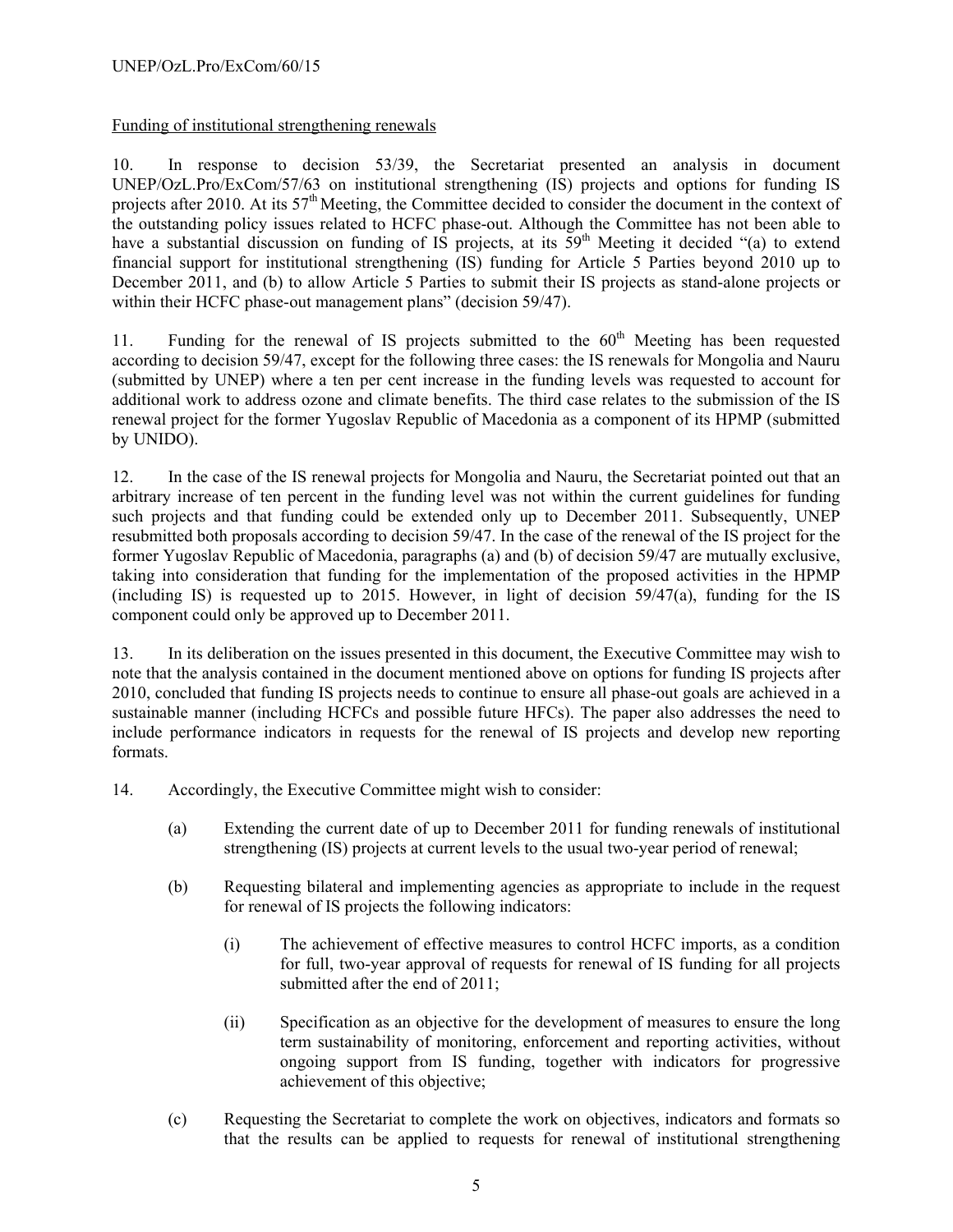projects submitted from the beginning of 2011 onwards;

(d) Further requesting the Secretariat to place consideration of a possible further review of funding for renewal of IS projects on the agenda of the Executive Committee at a future meeting.

### Final tranches of ODS phase-out plans not submitted to the  $60<sup>th</sup>$  Meeting

15. The agreements between Article 5 countries and the Executive Committee for the phase-out of ODS include a phase-out schedule for each ODS covered under the agreement, with its corresponding funding level approved in principle by the Committee. In all the agreements, the total funding is distributed in various tranches throughout the phase-out period, with the last funding tranche being requested between 2007 and 2009 (excluding methyl bromide with a phase-out date of 1 January 2015).

16. Requests for approval of final tranches of NPPs or TPMPs, at a total value of US \$2,338,800 and US \$228,390 for agency support costs, have been submitted to the  $60<sup>th</sup>$  Meeting by 15 Article 5 countries (i.e., Bangladesh, Botswana, Chile, Congo, Egypt, Guinea, Guinea-Bissau, Kyrgyzstan, Nicaragua, Paraguay, Serbia, Thailand, Uruguay, Yemen and Zimbabwe). The main reasons provided for the delay in the submission of tranches were: a low rate of disbursement of the funding approved from previous tranches, although some activities, such as training programmes or awareness and information dissemination, were being implemented; internal circumstances prevailing in some Article 5 countries restricting travel of national and international experts and distribution of equipment; delays in updating ODS regulations; and delays in procurement of equipment and distribution among technicians or training centres.

17. In reviewing the requests for the last tranches of NPPs and TPMPs submitted to the 60<sup>th</sup> Meeting. it was proposed to bilateral and implementing agencies to consider revising the work programmes associated with the last tranches of the NPPs or TPMPs to include not only activities to sustain zero consumption of CFCs but also to facilitate the phase-out of HCFCs. This proposal was made considering the fact that as of 1 January 2010 no more CFCs can be imported, and taking into account the number of customs officers and technicians that have been trained, and the recovery/recycling network and incentive programmes for the conversion of CFC-based equipment in place. Furthermore, funding for the preparation of HPMPs has been approved for the majority of Article 5 countries. Responses received from bilateral and implementing agencies on this proposal have been summarized in the relevant country's project proposal document.

18. In addition to the requests submitted to the 60<sup>th</sup> Meeting, final tranches of NPPs or TPMPs in the 20 Article 5 countries listed in Table 3 below, with a total cost of US \$1,894,045 and US \$169,754 for agency support costs, had yet to be submitted.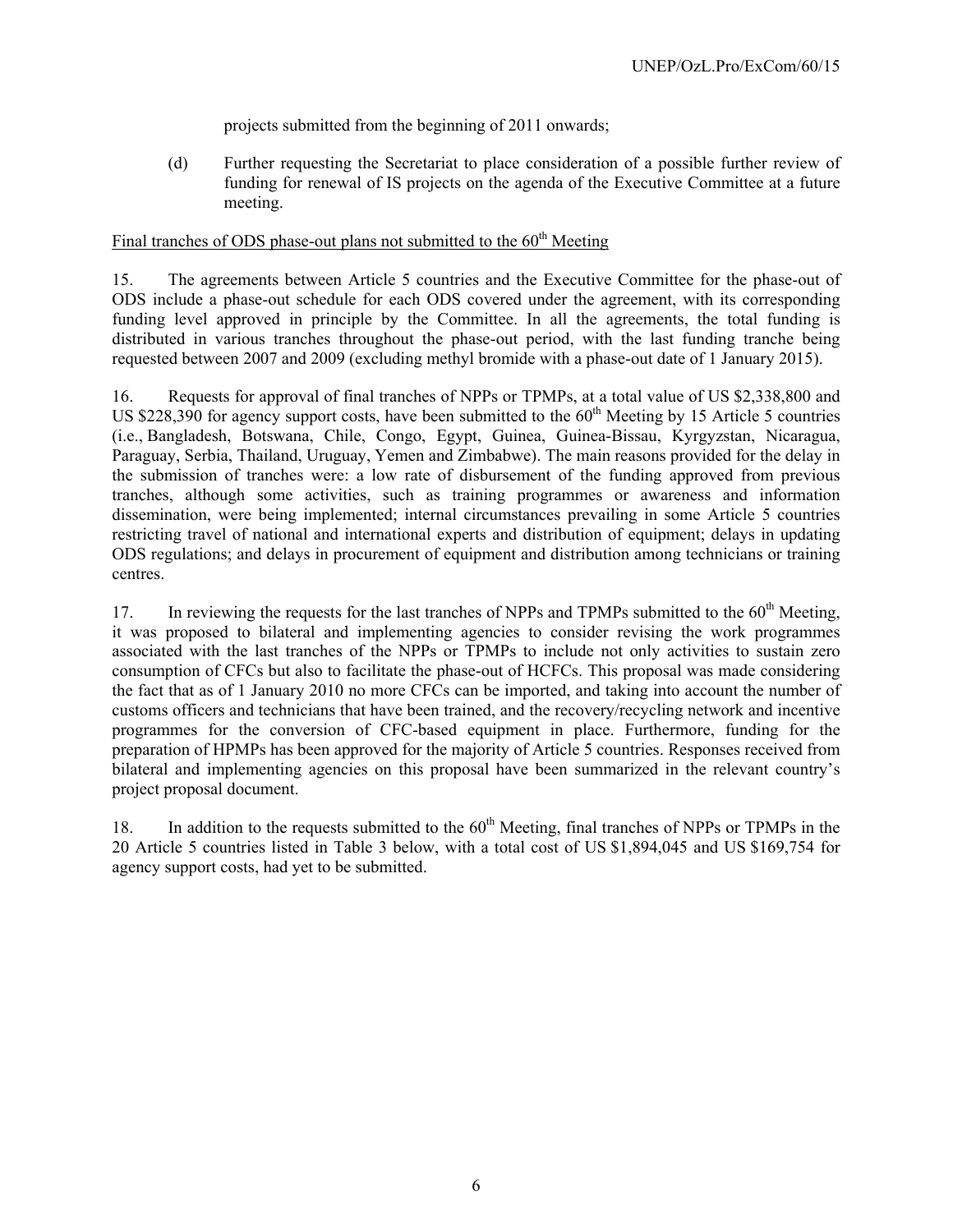|                                                      |             |                   | Consumption (ODP<br>tonnes) | $Cost$ (US $\$ ) |           |  |
|------------------------------------------------------|-------------|-------------------|-----------------------------|------------------|-----------|--|
| Country                                              | Agency      | 2007<br>(allowed) | 2008                        | Project          | Support   |  |
| Antigua and Barbuda                                  | World Bank  | 1.6               | 0.1                         | 27,900           | 2,511     |  |
| Burundi                                              | UNEP/UNIDO  | 8.9               | 1.0                         | 94,000           | (47, 670) |  |
| Central African Republic (the)                       | France/UNEP | 1.7               |                             | 90,000           | 11,700    |  |
| Democratic Republic of the Congo (the)               | UNDP/UNEP   | 99.9              | 8.6                         | 143,750          | 14,735    |  |
| Democratic People's Republic of Korea (the) (*) UNEP |             | 66.3              | 33.5                        | 10,000           | 1,300     |  |
| Dominica                                             | UNDP/UNEP   | 0.2               |                             | 19,000           | 2,230     |  |
| <b>Equatorial Guinea</b>                             | UNEP        | 4.7               | 2.3                         | 75,000           | 9,750     |  |
| Eritrea                                              | UNEP/UNIDO  | 6.2               | 2.8                         | 145,000          | 15,850    |  |
| Guatemala                                            | UNEP        | 33.7              | 1.4                         | 32,000           | 4,160     |  |
| Haiti                                                | UNEP        | 25.4              | 2.3                         | 65,000           | 8,450     |  |
| Kuwait                                               | UNEP/UNIDO  | 72.1              | 33.0                        | 105,000          | 13,250    |  |
| Lao, People's Democratic Republic (the)              | France      | 6.5               | 2.0                         | 138,500          | 18,005    |  |
| Peru                                                 | UNDP/UNEP   | 43.4              |                             | 261,000          | 23,838    |  |
| Saint Kitts and Nevis                                | UNDP/UNEP   | 0.6               | $\overline{\phantom{a}}$    | 17,000           | 2,090     |  |
| Saint Vincent and the Grenadines                     | UNEP        | 0.3               |                             | 14,000           | 1,820     |  |
| Saudi Arabia                                         | UNEP/UNIDO  | 269.8             | 365.0                       | 183,500          | 15,990    |  |
| Sierra Leone                                         | UNDP/UNEP   | 11.8              | 4.2                         | 75,000           | 8,950     |  |
| Suriname                                             | UNEP        | 6.2               |                             | 53,000           | 6,890     |  |
| Tunisia                                              | World Bank  | 130.5             | 12.2                        | 345,395          | 25,905    |  |
| Turkey $(**)$                                        | World Bank  | 570.9             |                             |                  | 30,000    |  |
| Total                                                |             |                   |                             | 1,894,045        | 169,754   |  |

#### **Table 3. Last tranches of NPPs or TPMPs yet to be submitted**

( $*$ ) Funding was deferred by the Executive Committee to the  $61<sup>st</sup>$  Meeting.

(\*\*) Funding is only for the agency support cost.

- 19. From reviewing the data in the above table, the following observations seem relevant:
	- (a) Except for one country (Saudi Arabia) the 2008 CFC consumption reported under Article 7 of the Montreal Protocol is below the maximum allowable consumption for that year;
	- (b) Seven of the 20 Article 5 countries (Central African Republic, Dominica, Peru, Saint Kitts and Nevis, Saint Vincent and the Grenadines, Suriname and Turkey) reported zero consumption of CFCs in 2008;
	- (c) Funding for the last tranche in one country (the Democratic People's Republic of Korea) was deferred by the Executive Committee to the 61st Meeting; and funding for another country (Turkey) is only for the agency support cost.

20. Noting the stipulations of the NPP or TPMP agreement between an Article 5 country and the Executive Committee that funding will be provided to the country if the annual consumption limits of the ODSs specified in the agreement are met, the Executive Committee may consider:

- (a) Allowing the submission of outstanding funding tranches of national phase-out plans (NPPs) or terminal phase-out plans (TPMPs) in Article 5 countries to the  $61<sup>st</sup>$  Meeting on the understanding that the Governments concerned, with the assistance from relevant bilateral and implementing agencies, will consider implementing activities to sustain zero consumption of CFCs, and other activities to facilitate the phase-out of HCFCs;
- (b) Funding tranches of NPPs or TPMPs not submitted to the  $61<sup>st</sup>$  Meeting should be integrated into the relevant HCFC phase-out management plans (HPMPs) of the countries concerned.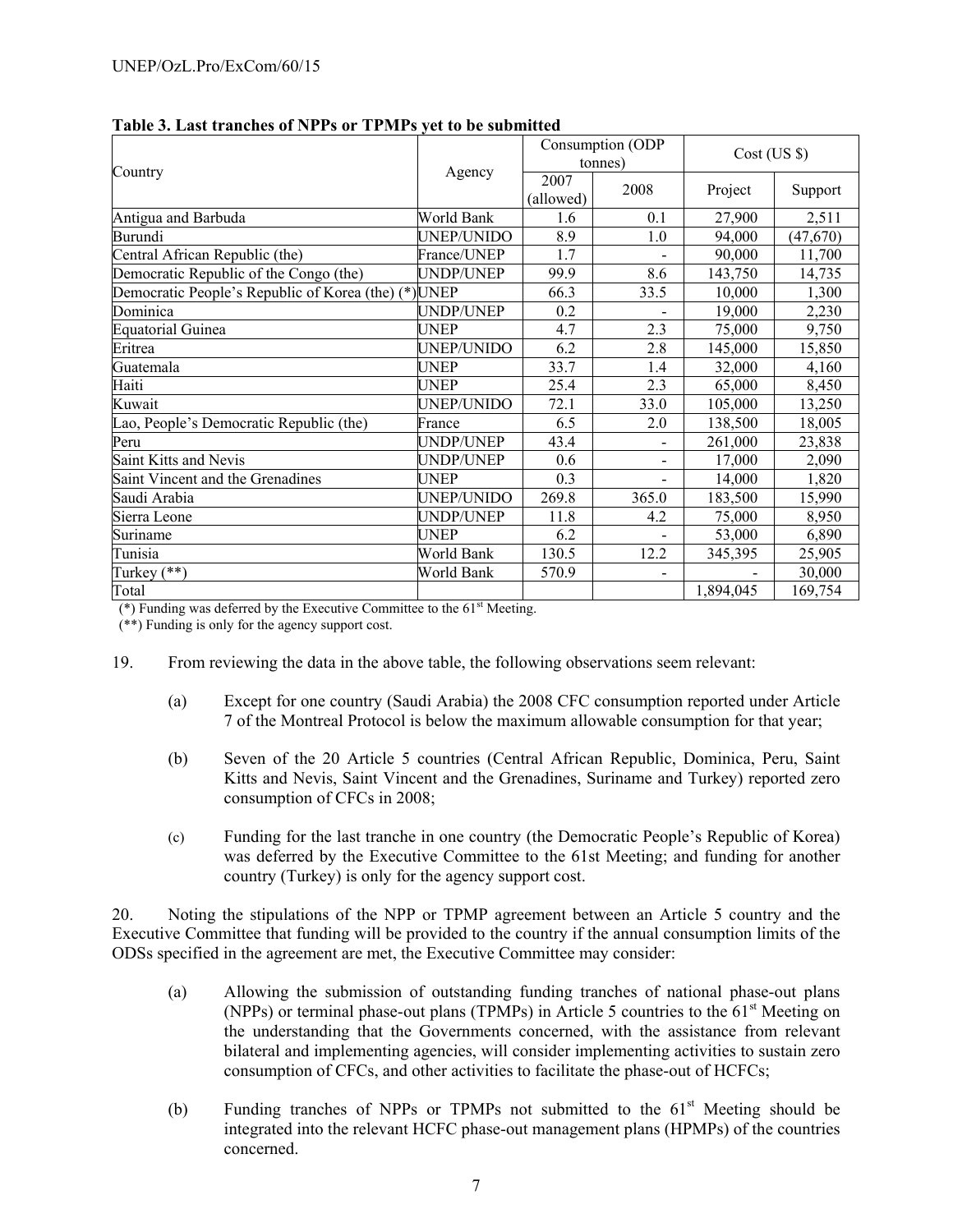### HCFC phase-out projects with a requested level of funding of over US \$5 million

21. On behalf of the Government of Pakistan, UNIDO submitted to the  $60<sup>th</sup>$  Meeting an umbrella project proposal for the conversion from HCFCs to hydrocarbons in five enterprises manufacturing domestic and/or commercial refrigeration equipment in Pakistan at a total cost of over US \$6.25 million. Noting that the proposal was received only eight weeks in advance of the Meeting and not at the mandatory twelve weeks for projects over US \$5 million as decided by the Executive Committee (decision  $20/7^2$ ), the Secretariat advised UNIDO that it will begin reviewing the project only after all documents for the 60<sup>th</sup> Meeting have been finalized, and requested UNIDO's deferral of the project to the 61<sup>st</sup> Meeting of the Executive Committee.

22. Subsequent to this request, UNIDO divided the original project proposal into two covering the same five enterprises, each proposal at a funding level below US \$5.0 million, and thus not subject to the requirements of decision 20/7. The Secretariat reviewed both project proposals, considering not only their costs, but most importantly the fact that through the conversion of these enterprises the Government of Pakistan might be able to meet the 2013 and 2015 HCFC compliance targets. Furthermore, cost reductions in some project items (such as training, technical assistance, trials and plant commissioning, and possibly in the unitary cost of similar equipment items when several units are required) could be realized when considering the five enterprises together instead of individually.

23. The review of the project proposals covering the five domestic and commercial refrigeration manufacturing plants in Pakistan was more complicated and required more time than other similar projects for the following reasons:

- (a) The overall HCFC consumption in the country had to be analyzed in order to assess whether the reductions in HCFC consumption associated with the projects will be sufficient to meet the 2013 and 2015 compliance targets (as per the requirements of (decision  $54/39(d)$ )<sup>3</sup>. This analysis was undertaken in the absence of a final HPMP for Pakistan, where the assumptions used for forecasting HCFC consumption will be fully described;
- (b) Three of the five enterprises covered under the projects submitted to the  $60<sup>th</sup>$  Meeting received funding from the Multilateral Fund for phasing out CFC-11 (foam) and CFC-12 (refrigeration). For these enterprises, the previously approved projects had to be reviewed;
- (c) The introduction of hydrocarbon technologies, in particular in domestic refrigeration enterprises, is relatively complex as these companies have more than one production line for insulation of refrigerator components.

24. In order to allow for a thorough review of HCFC projects in the consumption sector with a requested level of funding of more than US \$5 million that might be submitted in 2010 by Article 5

1

<sup>&</sup>lt;sup>2</sup> Projects in the consumption sector with a requested level of funding of more than US \$5 million should be submitted to the Fund Secretariat in full, 12 weeks in advance of the Executive Committee meeting at which they are to be considered. For projects other than umbrella projects: (i) that the submitting agency should, if requested, provide additional information, such as detailed baseline information beyond that normally provided, plant layouts, description, justification and costing of all significant items; (ii) that the analysis and review process could involve a joint visit, if warranted, by the Fund Secretariat's reviewer and the relevant implementing agency (decision 20/7).

 $\sigma$ <sup>3</sup> For countries that chose to implement investment projects in advance of completion of the HPMP: (i) the approval of each project should result in a phase-out of HCFCs to count against the consumption identified in the HPMP, and no such projects could be approved after 2010 unless they were part of the HPMP; (ii) if the individual project approach was used, the submission of the first project should provide an indication of how the demonstration projects related to the HPMP and an indication of when the HPMP would be submitted (decision 54/39(d)).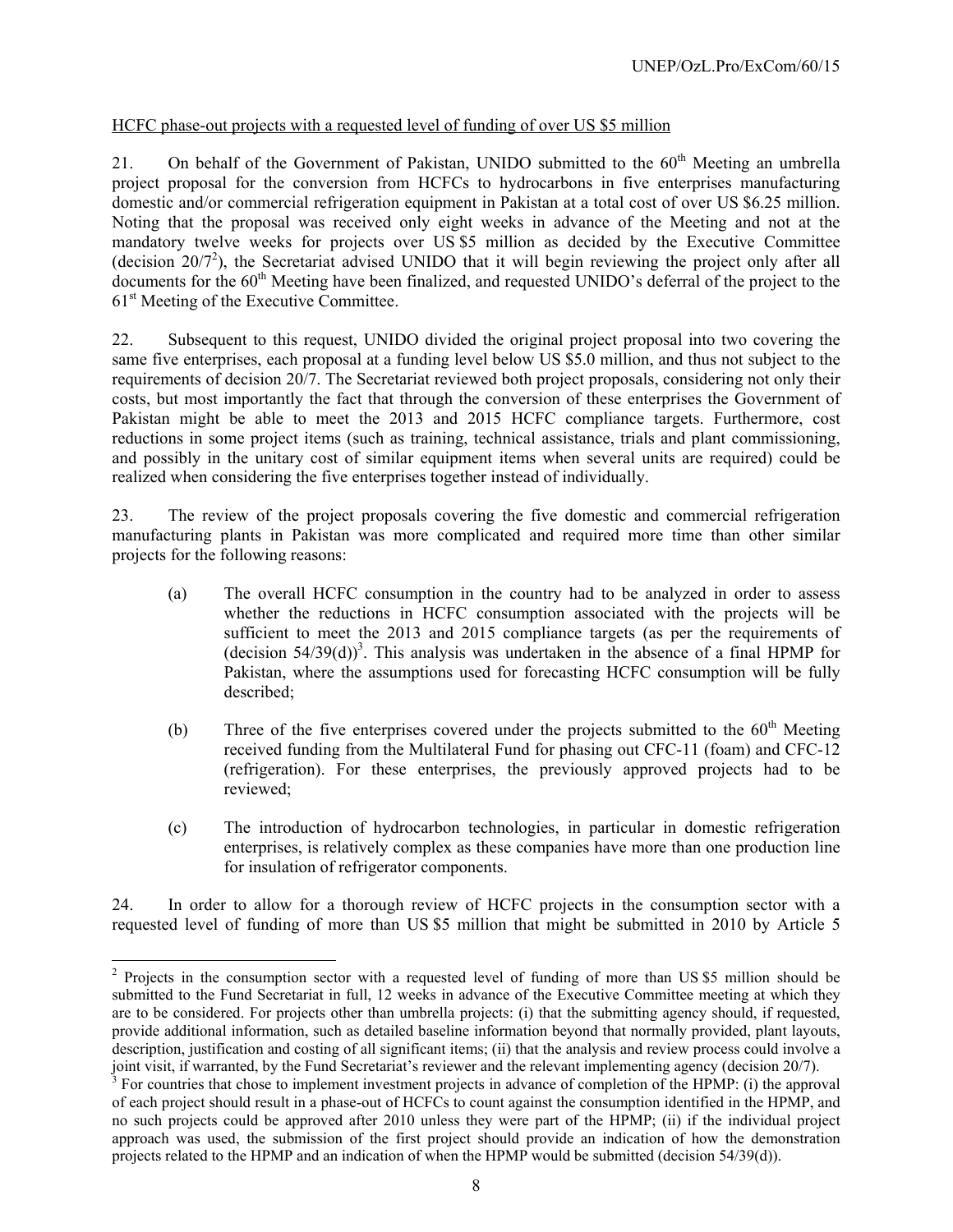countries in advance of completion of their HPMPs, the Executive Committee might wish to request bilateral and implementing agencies assisting those countries to submit only one project proposal covering all the enterprises in the relevant sector or subsector, 12 weeks in advance of the Meeting at which it is to be considered.

#### HCFC phase-out projects in domestic and commercial refrigeration enterprises

25. The majority of the project proposals that were approved for the conversion of domestic and commercial refrigeration manufacturing enterprises included funding for the phase-out of CFC-11 used for the production of rigid polyurethane insulation foam, and CFC-12 used as a refrigerant. The two replacement technologies chosen for CFC-11 were HCFC-141b and cyclopentane; for replacement of CFC-12, HFC-134a was the refrigerant chosen by the majority of the enterprises, except for some domestic refrigeration enterprises that chose isobutane. A summary of Multilateral Fund projects for the conversion of domestic and commercial refrigeration enterprises is presented in Table 4 below.

|                 |         |                            | <b>Consumption (ODP tonnes)</b> |                 |               |  |  |
|-----------------|---------|----------------------------|---------------------------------|-----------------|---------------|--|--|
| Number of       |         | <b>Cost (million US\$)</b> |                                 | CFC-11 (foam)   |               |  |  |
| projects        | Project | <b>Support</b>             | To HCFC-141b                    | To cyclopentane | (refrigerant) |  |  |
| <b>Domestic</b> |         |                            |                                 |                 |               |  |  |
| 87              | 46.0    | 4.6                        | 4,515                           |                 | 1,754         |  |  |
| 96              | 150.5   | 17.0                       |                                 | 13,583          | 3,169         |  |  |
| 183<br>Total:   | 196.5   | 21.6                       | 4,515                           | 13,583          | 4,923         |  |  |
| Commercial      |         |                            |                                 |                 |               |  |  |
| 225             | 52.7    | 6.7                        | 3,130                           |                 | 1,419         |  |  |
| 23              | 12.9    | 1.4                        |                                 | 779             | 268           |  |  |
| 248<br>Total:   | 65.6    | 8.1                        | 3,130                           | 779             | 1,687         |  |  |

**Table 4. Approved projects for conversion of domestic and commercial refrigeration enterprises** 

26. The conversion of domestic and commercial refrigeration enterprises to non-CFC alternatives was considered under the refrigeration sector, even though consumption of CFC-11 used as a foam blowing agent represented 79 per cent and 70 per cent of the total CFCs used in the domestic and commercial refrigeration subsectors, respectively. The cost-effectiveness thresholds for the refrigeration sector that have been used since they were adopted by the Executive Committee at its 16<sup>th</sup> Meeting are: US \$13.76/kg for domestic refrigeration and US \$15.21/kg for commercial refrigeration. In cases where hydrocarbon-based technologies were chosen to replace CFCs in domestic refrigeration projects, the numerator was discounted by up to 35 per cent when calculating the cost-effectiveness value, to take into account the higher cost of hydrocarbon technologies, primarily due to safety factors (decision 17/14). However, this did not apply to the commercial refrigeration sub-sector.<sup>4</sup>

27. The conversion to non-ODS alternatives of all HCFC-based domestic refrigeration enterprises and all the commercial refrigeration enterprises using HFC-134 as the refrigerant relates only to HCFC-141b used as a foam blowing agent. Therefore, these projects could be considered under the foam sector rather than the refrigeration sector. Considering that the introduction of hydrocarbon technologies, in particular in domestic refrigeration enterprises,<sup>5</sup> is more complex than in other rigid foam applications,

<sup>1</sup> <sup>4</sup> After an analysis of commercial refrigeration projects undertaken by the Secretariat, the Executive Committee decided that there was no need for the introduction of a discounting factor to account for the additional safety costs needed for hydrocarbon technology because, on average, projects using hydrocarbon technologies were within one per cent of the cost effectiveness threshold for the sector and therefore would not be at a disadvantage when being considered for funding (Decision 20/45).

<sup>&</sup>lt;sup>5</sup> Hydrocarbon-based technologies (mainly cyclopentane for foam insulation) have been selected as the preferred ODS replacement by enterprises manufacturing domestic and commercial refrigerators, when the enterprise size allows for a competitive investment. Other technologies do not perform well on insulation value and density of the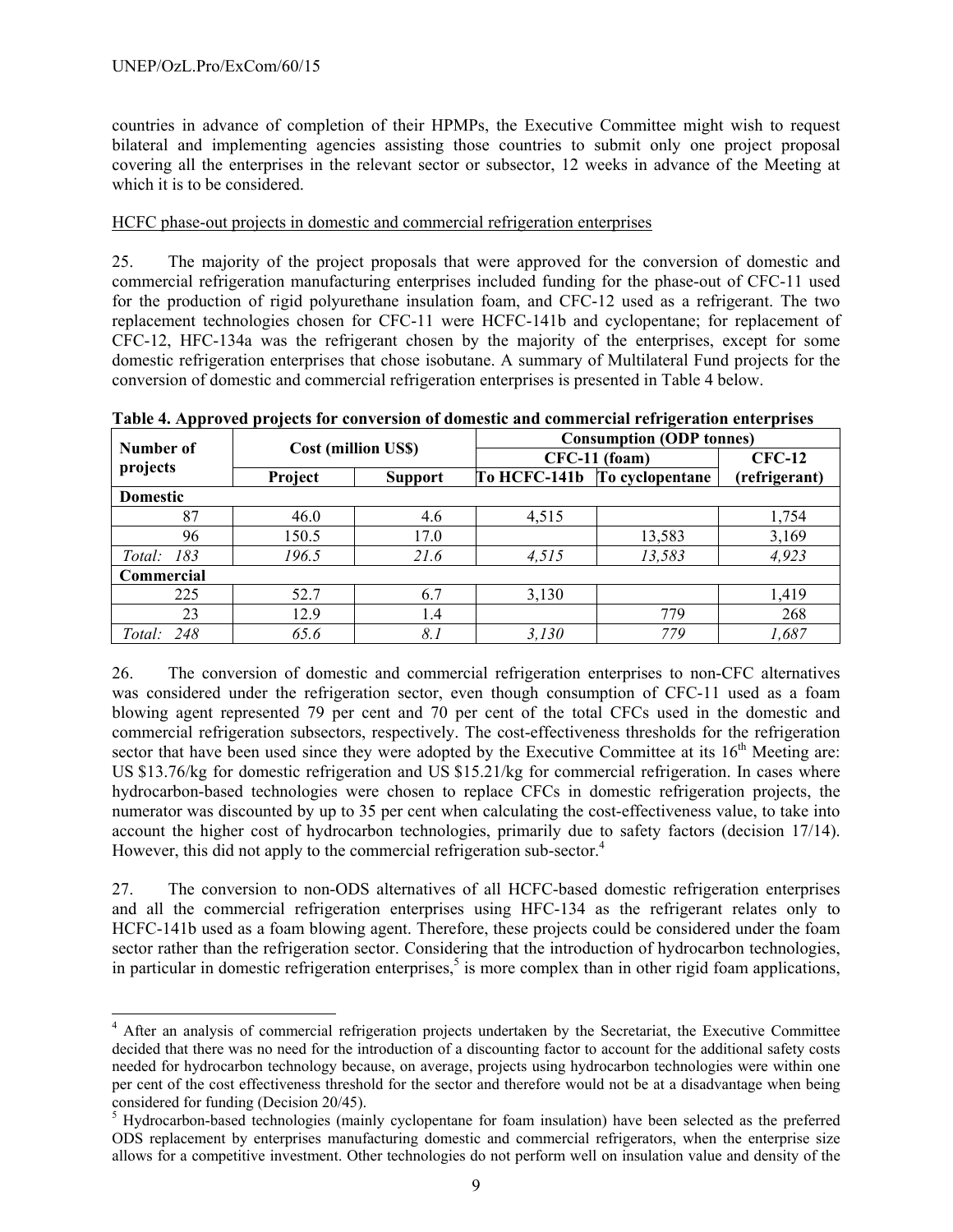as these enterprises usually have more than one production line for insulation of components (doors and cabinets) with several foam dispensers, and also require additional production equipment (new storage tanks and pre-mixers), modifications to a large number of fixtures and jigs, and installation of safety equipment throughout the enterprise, the cost-effectiveness threshold of the rigid foam sub-sector of US \$7.83/kg, might not be applicable. However, establishing a cost-effectiveness threshold would require additional information drawn from the experience gained through reviewing HCFC phase-out projects as stand-alone projects (in 2010) and/or as components of HPMPs.

28. The Executive Committee might wish to consider that projects for the conversion of domestic and/or commercial refrigeration enterprises where the total HCFC consumption is used as a foam blowing agent should be considered under the foam sector as rigid insulation refrigeration foam; and to establish the cost-effectiveness threshold at a future meeting once sufficient information has been gathered from the review of HCFC phase-out projects as stand-alone projects and/or as components of HPMPs.

#### **Projects and activities submitted for blanket approval**

29. Annex I to this document, lists 48 projects and activities totalling US \$8,129,123 which are recommended for blanket approval. The approval of these projects by the Executive Committee covers relevant conditions or provisions included in the corresponding project evaluation sheets, as well as the approval of implementation programmes associated with the relevant tranches of multi-year projects.

#### **Investment projects for individual consideration**

l

30. A total of 40 projects and activities totalling US \$40,464,688 as submitted, are proposed for individual consideration. The issues associated with non-investment projects are presented in the bilateral cooperation document (UNEP/OzL.Pro/ExCom/60/16) and in the relevant work programme amendments of the implementing agencies (UNEP/OzL.Pro/ExCom/60/17 for UNDP; UNEP/OzL.Pro/ExCom/60/18 for UNEP; UNEP/OzL.Pro/ExCom/60/19 for UNIDO and UNEP/OzL.Pro/ExCom/60/20 for the World Bank).

31. The list of 15 investment projects submitted for individual consideration, including a brief explanation of the issues to be addressed, is shown in Table 5 below:

foam produced (CO2), are too expensive (operating costs) and have high global warming potential (GWP) values (HFC-based), or are not proven enough for this application (methyl formate, methylal).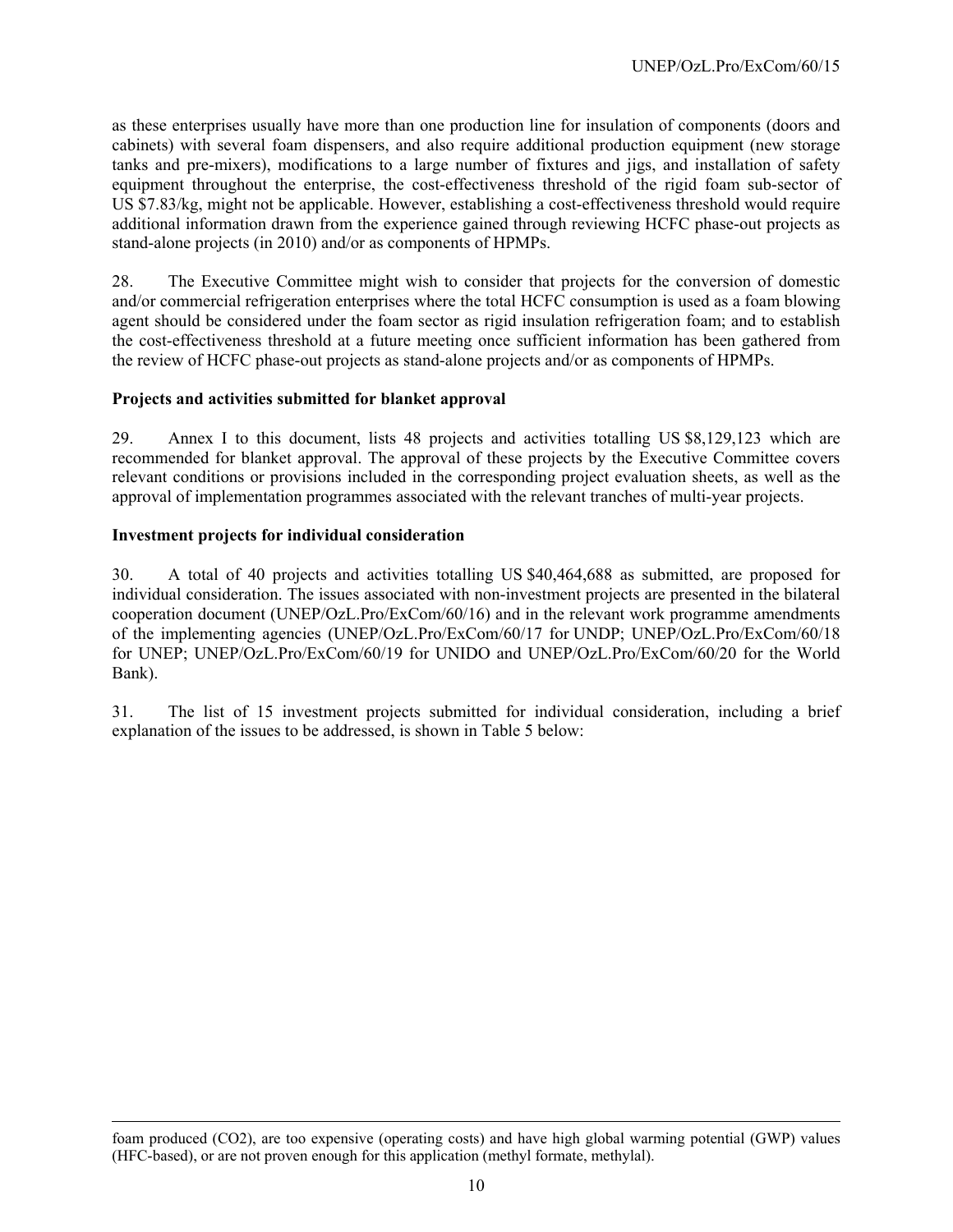| Country                                        | Project                                                                                                                                                                                                                           | Agency                  | <b>Issue</b>                                                                              | <b>ExCom</b><br>document |
|------------------------------------------------|-----------------------------------------------------------------------------------------------------------------------------------------------------------------------------------------------------------------------------------|-------------------------|-------------------------------------------------------------------------------------------|--------------------------|
| Foam                                           |                                                                                                                                                                                                                                   |                         |                                                                                           |                          |
| Colombia                                       | Demonstration project to validate the use of super-<br>critical CO2 in the manufacture of sprayed<br>polyurethane rigid foam                                                                                                      | Japan                   | HCFC demonstration project.<br>Cost agreed                                                | 60/25                    |
| Colombia                                       | Conversion plan from HCFCs to hydrocarbons in the<br>production of polyurethane rigid insulation foam in<br>the domestic refrigeration subsector (Mabe Colombia,<br>Industrias Haceb, Challenger and Indusel S.A.)<br>Challenger) | <b>UNDP</b>             | HCFC investment project. Cost<br>agreed                                                   | 60/25                    |
| Croatia                                        | Phase-out of HCFC-141b from the manufacturing of<br>polyurethane rigid and integral skin foams at Poly-<br>Mix                                                                                                                    | Italy                   | HCFC investment project. Two<br>technologies proposed. Cost<br>agreed                     | 60/27                    |
| Pakistan                                       | Phase-out of HCFC-141b from the manufacturing of<br>insulation PU rigid foam at United Refrigeration,<br>HNR (Haier), Varioline Intercool and Shadman<br>Electronics companies                                                    | <b>UNIDO</b>            | HCFC investment project. Cost<br>agreed                                                   | 60/36                    |
| Pakistan                                       | Phase-out of HCFC-141b from the manufacturing of<br>insulation PU rigid foam at Dawlance                                                                                                                                          | <b>UNIDO</b>            | HCFC investment project. Cost<br>agreed                                                   | 60/36                    |
| Turkey                                         | Validation of the use of HFO-1234ze as blowing<br>agent in the manufacture of extruded polystyrene<br>foam boardstock (phase I)                                                                                                   | <b>UNDP</b>             | HCFC demonstration project.<br>Cost agreed                                                | 60/41                    |
| Fumigant                                       |                                                                                                                                                                                                                                   |                         |                                                                                           |                          |
| Chile                                          | National phase-out of methyl bromide - terminal<br>project (first tranche)                                                                                                                                                        | UNIDO/<br><b>UNEP</b>   | Multiyear agreement. No<br>outstanding issues. Cost agree                                 | 60/23                    |
| Phase-out plan                                 |                                                                                                                                                                                                                                   |                         |                                                                                           |                          |
| Bangladesh                                     | National ODS phase-out plan (fifth, sixth and seventh<br>tranches)                                                                                                                                                                | UNDP/<br><b>UNEP</b>    | CFC consumption over allowable<br>level in agreement, due to high<br>consumption for MDIs | 60/21                    |
| Egypt                                          | National CFC phase-out plan (fourth and fifth<br>tranches)                                                                                                                                                                        | <b>UNIDO</b>            | CFC consumption over level in<br>agreement, due to manufacturing<br>of MDIs               | 60/28                    |
| <b>HPMP</b>                                    |                                                                                                                                                                                                                                   |                         |                                                                                           |                          |
| The<br>Yugoslav<br>Republic<br>of<br>Macedonia | former HCFC phase-out management plan (phase I, first<br>tranche)                                                                                                                                                                 | <b>UNIDO</b>            | HPMP (resubmitted from the<br>59th Meeting)                                               | 60/40                    |
| Maldives                                       | HCFC phase-out management plan (first tranche)                                                                                                                                                                                    | UNDP/<br><b>UNEP</b>    | HPMP for complete HCFC<br>phase-out                                                       | 60/33                    |
| Refrigeration                                  |                                                                                                                                                                                                                                   |                         |                                                                                           |                          |
| China*                                         | Demonstration project for conversion from HCFC-22<br>technology to HFC-32 technology in the manufacture<br>of commercial air-source chillers/heat pumps at<br>Tsinghua Tong Fang Artifical Environment Co. Ltd.                   | <b>UNDP</b>             | HCFC demonstration project.<br>Cost not yet agreed                                        | 60/24                    |
| $China*$                                       | Demonstration project for conversion from HCFC-22<br>technology to Ammonia/CO2 technology in the<br>manufacture of two-stage refrigeration systems for<br>cold storage and freezing applications at Yantai Moon<br>Group Co. Ltd. | <b>UNDP</b>             | HCFC demonstration project.<br>Cost not yet agreed                                        | 60/24                    |
| Jordan*                                        | Phase-out of HCFC-22 and HCFC-141b from the<br>manufacture of unitary air-conditioning equipment at<br>Petra Engineering Industries Co.                                                                                           | <b>UNIDO</b>            | HCFC demonstration project.<br>Cost not yet agreed                                        | 60/31                    |
| <b>Destruction</b>                             |                                                                                                                                                                                                                                   |                         |                                                                                           |                          |
| Mexico*                                        | Demonstration project for disposal of unwanted ODS<br>(phase I)                                                                                                                                                                   | France/<br><b>UNIDO</b> | ODS destruction project. Cost not<br>yet agreed                                           | 60/34                    |

**Table 5. Investment projects for individual consideration** 

(\*) If no agreement on the funding level is reached two weeks in advance of the 60th Meeting, the project would be deferred to a future Meeting as required under decision 20/15.

-----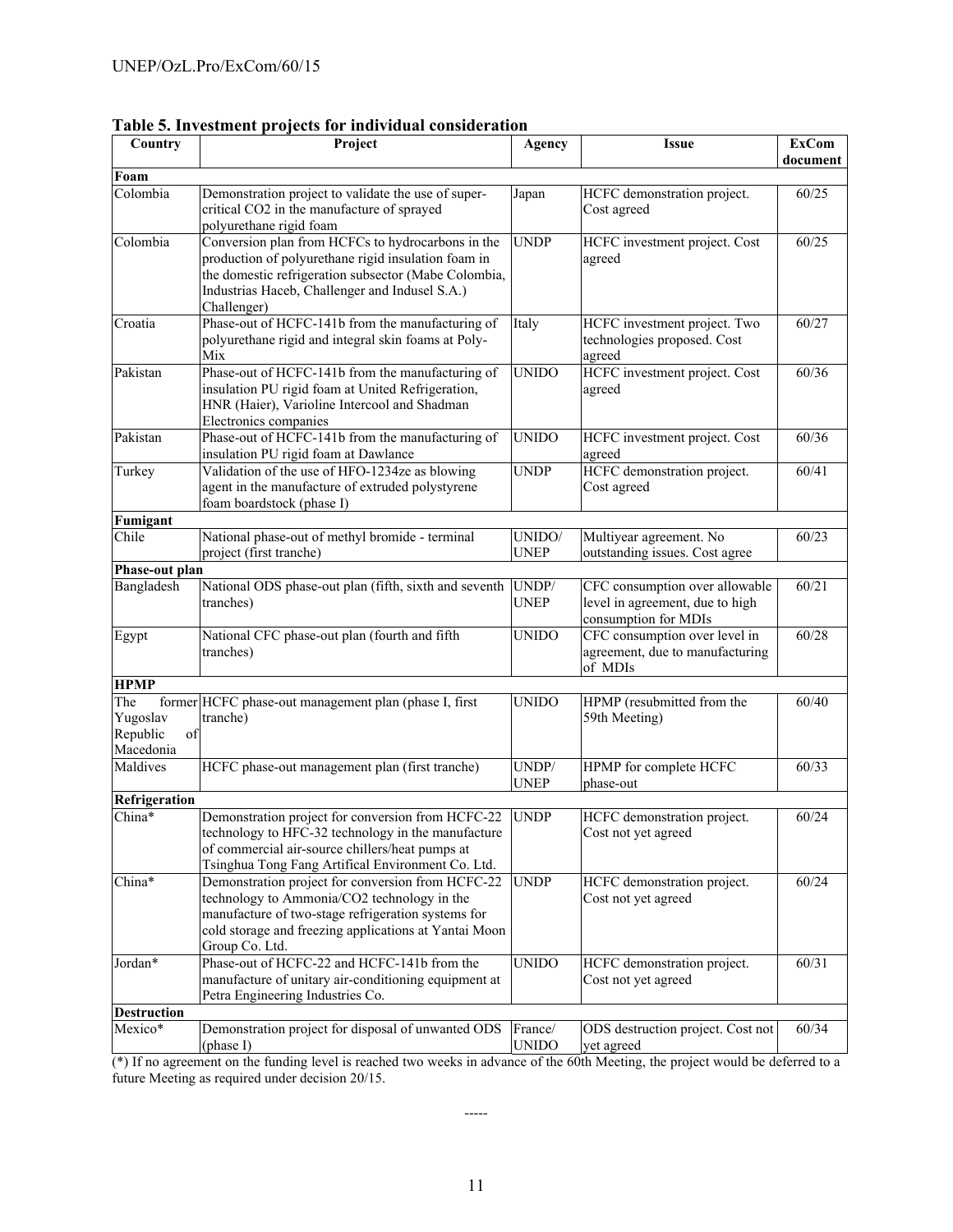| Project Title                                                                             | Agency                    | <b>ODP</b><br>(tonnes) | Project   | <b>Funds recommended (US\$)</b><br><b>Support</b> | <b>Total</b> | C.E.<br>(USS/kg) |
|-------------------------------------------------------------------------------------------|---------------------------|------------------------|-----------|---------------------------------------------------|--------------|------------------|
| <b>BAHRAIN</b>                                                                            |                           |                        |           |                                                   |              |                  |
| <b>REFRIGERATION</b>                                                                      |                           |                        |           |                                                   |              |                  |
| Preparation of project proposal                                                           |                           |                        |           |                                                   |              |                  |
| Preparation for HCFC phase-out investment activities (air<br>conditioning sector)         | <b>UNIDO</b>              |                        | \$30,000  | \$2,250                                           | \$32,250     |                  |
| <b>SEVERAL</b>                                                                            |                           |                        |           |                                                   |              |                  |
| Ozone unit support<br>Extension of institutional strengthening project (phase VI)         | <b>UNEP</b>               |                        | \$52,500  | \$0                                               | \$52,500     |                  |
|                                                                                           | <b>Total for Bahrain</b>  |                        | \$82,500  | \$2,250                                           | \$84,750     |                  |
| <b>BOTSWANA</b>                                                                           |                           |                        |           |                                                   |              |                  |
| <b>PHASE-OUT PLAN</b>                                                                     |                           |                        |           |                                                   |              |                  |
| <b>HCFC</b> phase out plan                                                                |                           |                        |           |                                                   |              |                  |
| Preparation of a HCFC phase-out management plan                                           | Germany                   |                        | \$150,000 | \$19,500                                          | \$169,500    |                  |
| CFC phase out plan                                                                        |                           |                        |           |                                                   |              |                  |
| Terminal phase-out management plan (second tranche)                                       | Germany                   |                        | \$50,000  | \$6,500                                           | \$56,500     |                  |
|                                                                                           | <b>Total for Botswana</b> |                        | \$200,000 | \$26,000                                          | \$226,000    |                  |
| <b>BRAZIL</b>                                                                             |                           |                        |           |                                                   |              |                  |
| <b>SEVERAL</b>                                                                            |                           |                        |           |                                                   |              |                  |
| Ozone unit support                                                                        |                           |                        |           |                                                   |              |                  |
| Extension of institutional strengthening project (phase VI)                               | <b>UNDP</b>               |                        | \$307,125 | \$23,034                                          | \$330,159    |                  |
|                                                                                           | <b>Total for Brazil</b>   |                        | \$307,125 | \$23,034                                          | \$330,159    |                  |
| <b>CHILE</b>                                                                              |                           |                        |           |                                                   |              |                  |
| <b>PHASE-OUT PLAN</b>                                                                     |                           |                        |           |                                                   |              |                  |
| CFC phase out plan                                                                        |                           |                        |           |                                                   |              |                  |
| Servicing sector terminal CFC phase-out plan (second<br>tranche)                          | Canada                    | 32.9                   | \$261,500 | \$33,995                                          | \$295,495    |                  |
|                                                                                           | <b>Total for Chile</b>    | 32.9                   | \$261,500 | \$33,995                                          | \$295,495    |                  |
| <b>CONGO</b>                                                                              |                           |                        |           |                                                   |              |                  |
| PHASE-OUT PLAN                                                                            |                           |                        |           |                                                   |              |                  |
| CFC phase out plan                                                                        |                           |                        |           |                                                   |              |                  |
| Terminal phase-out management plan (second tranche)                                       | <b>UNEP</b>               |                        | \$42,000  | \$5,460                                           | \$47,460     |                  |
| Terminal phase-out management plan (second tranche)                                       | <b>UNIDO</b>              | 1.8                    | \$45,000  | \$4,050                                           | \$49,050     |                  |
|                                                                                           | <b>Total for Congo</b>    | 1.8                    | \$87,000  | \$9,510                                           | \$96,510     |                  |
| <b>ECUADOR</b>                                                                            |                           |                        |           |                                                   |              |                  |
| <b>FOAM</b>                                                                               |                           |                        |           |                                                   |              |                  |
| Preparation of project proposal                                                           |                           |                        |           |                                                   |              |                  |
| Preparation for HCFC phase-out investment activities (foam UNIDO<br>manufacturing sector) |                           |                        | \$60,000  | \$4,500                                           | \$64,500     |                  |
|                                                                                           | <b>Total for Ecuador</b>  |                        | \$60,000  | \$4,500                                           | \$64,500     |                  |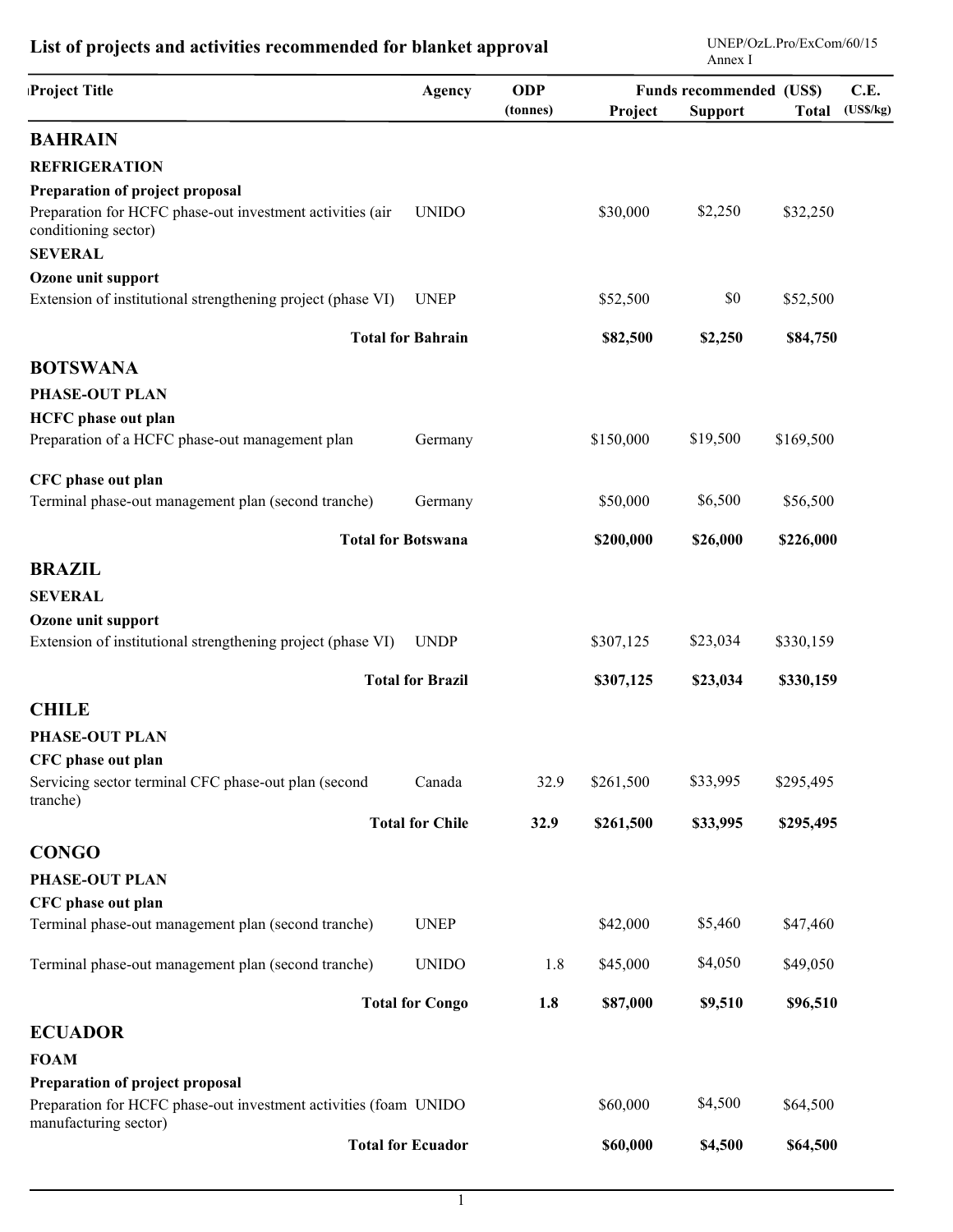| Project Title                                                               | Agency                     | <b>ODP</b><br>(tonnes) | Project   | <b>Funds recommended (US\$)</b><br><b>Support</b> | <b>Total</b> | C.E.<br>(USS/kg) |
|-----------------------------------------------------------------------------|----------------------------|------------------------|-----------|---------------------------------------------------|--------------|------------------|
| <b>GRENADA</b>                                                              |                            |                        |           |                                                   |              |                  |
| <b>SEVERAL</b>                                                              |                            |                        |           |                                                   |              |                  |
| Ozone unit support                                                          |                            |                        |           |                                                   |              |                  |
| Extension of the institutional strengthening project (phase<br>$III$ )      | <b>UNEP</b>                |                        | \$52,500  | \$0                                               | \$52,500     |                  |
|                                                                             | <b>Total for Grenada</b>   |                        | \$52,500  |                                                   | \$52,500     |                  |
| <b>GUATEMALA</b>                                                            |                            |                        |           |                                                   |              |                  |
| <b>FOAM</b>                                                                 |                            |                        |           |                                                   |              |                  |
| Preparation of project proposal                                             |                            |                        |           |                                                   |              |                  |
| Preparation for HCFC phase-out investment activities (foam UNIDO<br>sector) |                            |                        | \$60,000  | \$4,500                                           | \$64,500     |                  |
|                                                                             | <b>Total for Guatemala</b> |                        | \$60,000  | \$4,500                                           | \$64,500     |                  |
| <b>GUINEA</b>                                                               |                            |                        |           |                                                   |              |                  |
| <b>PHASE-OUT PLAN</b>                                                       |                            |                        |           |                                                   |              |                  |
| CFC phase out plan                                                          |                            |                        |           |                                                   |              |                  |
| Terminal phase-out management plan (second tranche)                         | <b>UNIDO</b>               | 1.5                    | \$60,000  | \$5,400                                           | \$65,400     |                  |
| Terminal phase-out management plan (second tranche)                         | <b>UNEP</b>                |                        | \$58,000  | \$7,540                                           | \$65,540     |                  |
|                                                                             | <b>Total for Guinea</b>    | 1.5                    | \$118,000 | \$12,940                                          | \$130,940    |                  |
| <b>GUINEA-BISSAU</b>                                                        |                            |                        |           |                                                   |              |                  |
| PHASE-OUT PLAN                                                              |                            |                        |           |                                                   |              |                  |
| CFC phase out plan                                                          |                            |                        |           |                                                   |              |                  |
| Terminal phase-out management plan (second tranche)                         | <b>UNEP</b>                | 3.9                    | \$37,500  | \$4,875                                           | \$42,375     |                  |
| <b>Total for Guinea-Bissau</b>                                              |                            | 3.9                    | \$37,500  | \$4,875                                           | \$42,375     |                  |
| <b>INDIA</b>                                                                |                            |                        |           |                                                   |              |                  |
| <b>SEVERAL</b>                                                              |                            |                        |           |                                                   |              |                  |
| Ozone unit support                                                          |                            |                        |           |                                                   |              |                  |
| Extension of institutional strengthening project (phase VIII) UNDP          |                            |                        | \$326,576 | \$24,493                                          | \$351,069    |                  |
|                                                                             | <b>Total for India</b>     |                        | \$326,576 | \$24,493                                          | \$351,069    |                  |
| <b>IRAQ</b>                                                                 |                            |                        |           |                                                   |              |                  |
| <b>PHASE-OUT PLAN</b>                                                       |                            |                        |           |                                                   |              |                  |
| <b>HCFC</b> phase out plan                                                  |                            |                        |           |                                                   |              |                  |
| Preparation of a HCFC phase-out management plan                             | <b>UNEP</b>                |                        | \$100,000 | \$13,000                                          | \$113,000    |                  |
|                                                                             | <b>Total for Iraq</b>      |                        | \$100,000 | \$13,000                                          | \$113,000    |                  |
| <b>JORDAN</b>                                                               |                            |                        |           |                                                   |              |                  |
| <b>REFRIGERATION</b>                                                        |                            |                        |           |                                                   |              |                  |
| Preparation of project proposal                                             |                            |                        |           |                                                   |              |                  |
| Preparation of a HCFC refrigeration sector plan<br>(commercial)             | <b>IBRD</b>                |                        | \$30,000  | \$2,250                                           | \$32,250     |                  |
|                                                                             | <b>Total for Jordan</b>    |                        | \$30,000  | \$2,250                                           | \$32,250     |                  |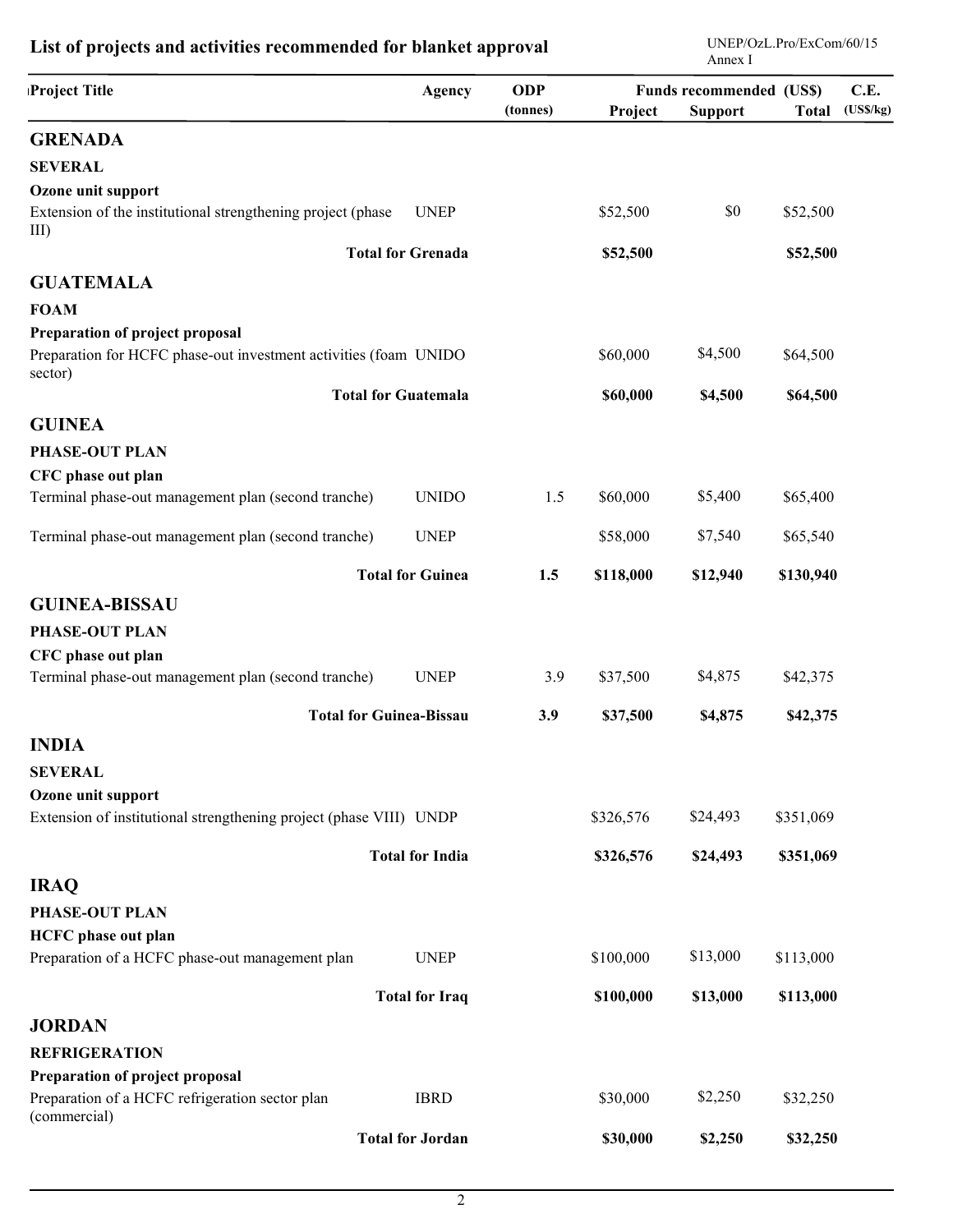| Project Title                                                                                                                    | Agency                    | <b>ODP</b><br>(tonnes) | Project     | <b>Funds recommended (US\$)</b><br><b>Support</b> | <b>Total</b> | C.E.<br>(USS/kg) |
|----------------------------------------------------------------------------------------------------------------------------------|---------------------------|------------------------|-------------|---------------------------------------------------|--------------|------------------|
| <b>KENYA</b>                                                                                                                     |                           |                        |             |                                                   |              |                  |
| <b>FUMIGANT</b>                                                                                                                  |                           |                        |             |                                                   |              |                  |
| Preparation of project proposal                                                                                                  |                           |                        |             |                                                   |              |                  |
| Project preparation for the elimination of controlled uses of UNIDO<br>methyl bromide in post-harvest sector                     |                           |                        | \$40,000    | \$3,000                                           | \$43,000     |                  |
|                                                                                                                                  | <b>Total for Kenya</b>    |                        | \$40,000    | \$3,000                                           | \$43,000     |                  |
| <b>KYRGYZSTAN</b>                                                                                                                |                           |                        |             |                                                   |              |                  |
| PHASE-OUT PLAN                                                                                                                   |                           |                        |             |                                                   |              |                  |
| CFC phase out plan                                                                                                               |                           |                        |             |                                                   |              |                  |
| Terminal CFC phase-out management plan (third tranche)                                                                           | <b>UNDP</b>               | 5.0                    | \$60,000    | \$4,500                                           | \$64,500     |                  |
| Terminal CFC phase-out management plan (third tranche)                                                                           | <b>UNEP</b>               |                        | \$25,300    | \$3,289                                           | \$28,589     |                  |
| <b>Total for Kyrgyzstan</b>                                                                                                      |                           | 5.0                    | \$85,300    | \$7,789                                           | \$93,089     |                  |
| <b>MEXICO</b>                                                                                                                    |                           |                        |             |                                                   |              |                  |
| <b>FUMIGANT</b>                                                                                                                  |                           |                        |             |                                                   |              |                  |
| <b>Methyl bromide</b>                                                                                                            |                           |                        |             |                                                   |              |                  |
| National methyl bromide phase-out plan (second tranche)                                                                          | Spain                     | 50.0                   | \$800,000   | \$93,000                                          | \$893,000    |                  |
| National methyl bromide phase-out plan (second tranche)                                                                          | Canada                    | 50.0                   | \$500,000   | \$58,527                                          | \$558,527    |                  |
| National methyl bromide phase-out plan (second tranche)                                                                          | <b>UNIDO</b>              | 250.0                  | \$2,000,000 | \$150,000                                         | \$2,150,000  |                  |
|                                                                                                                                  | <b>Total for Mexico</b>   | 350.0                  | \$3,300,000 | \$301,527                                         | \$3,601,527  |                  |
| <b>MONGOLIA</b>                                                                                                                  |                           |                        |             |                                                   |              |                  |
| <b>FOAM</b>                                                                                                                      |                           |                        |             |                                                   |              |                  |
| Preparation of project proposal<br>Preparation for HCFC phase-out investment activities (XPS Japan<br>foam manufacturing sector) |                           |                        | \$60,000    | \$7,800                                           | \$67,800     |                  |
| <b>SEVERAL</b>                                                                                                                   |                           |                        |             |                                                   |              |                  |
| Ozone unit support                                                                                                               |                           |                        |             |                                                   |              |                  |
| Renewal of the institutional strengthening project (phase VI) UNEP                                                               |                           |                        | \$42,500    | \$0                                               | \$42,500     |                  |
|                                                                                                                                  | <b>Total for Mongolia</b> |                        | \$102,500   | \$7,800                                           | \$110,300    |                  |
| <b>MOROCCO</b>                                                                                                                   |                           |                        |             |                                                   |              |                  |
| <b>FOAM</b>                                                                                                                      |                           |                        |             |                                                   |              |                  |
| Preparation of project proposal                                                                                                  |                           |                        |             |                                                   |              |                  |
| Preparation for HCFC phase-out investment activities (foam UNIDO<br>sector)                                                      |                           |                        | \$60,000    | \$4,500                                           | \$64,500     |                  |
| <b>REFRIGERATION</b>                                                                                                             |                           |                        |             |                                                   |              |                  |
| Preparation of project proposal                                                                                                  |                           |                        |             |                                                   |              |                  |
| Preparation for HCFC phase-out investment activities<br>(refrigeration and air conditioning sectors)                             | <b>UNIDO</b>              |                        | \$40,000    | \$3,000                                           | \$43,000     |                  |
|                                                                                                                                  | <b>Total for Morocco</b>  |                        | \$100,000   | \$7,500                                           | \$107,500    |                  |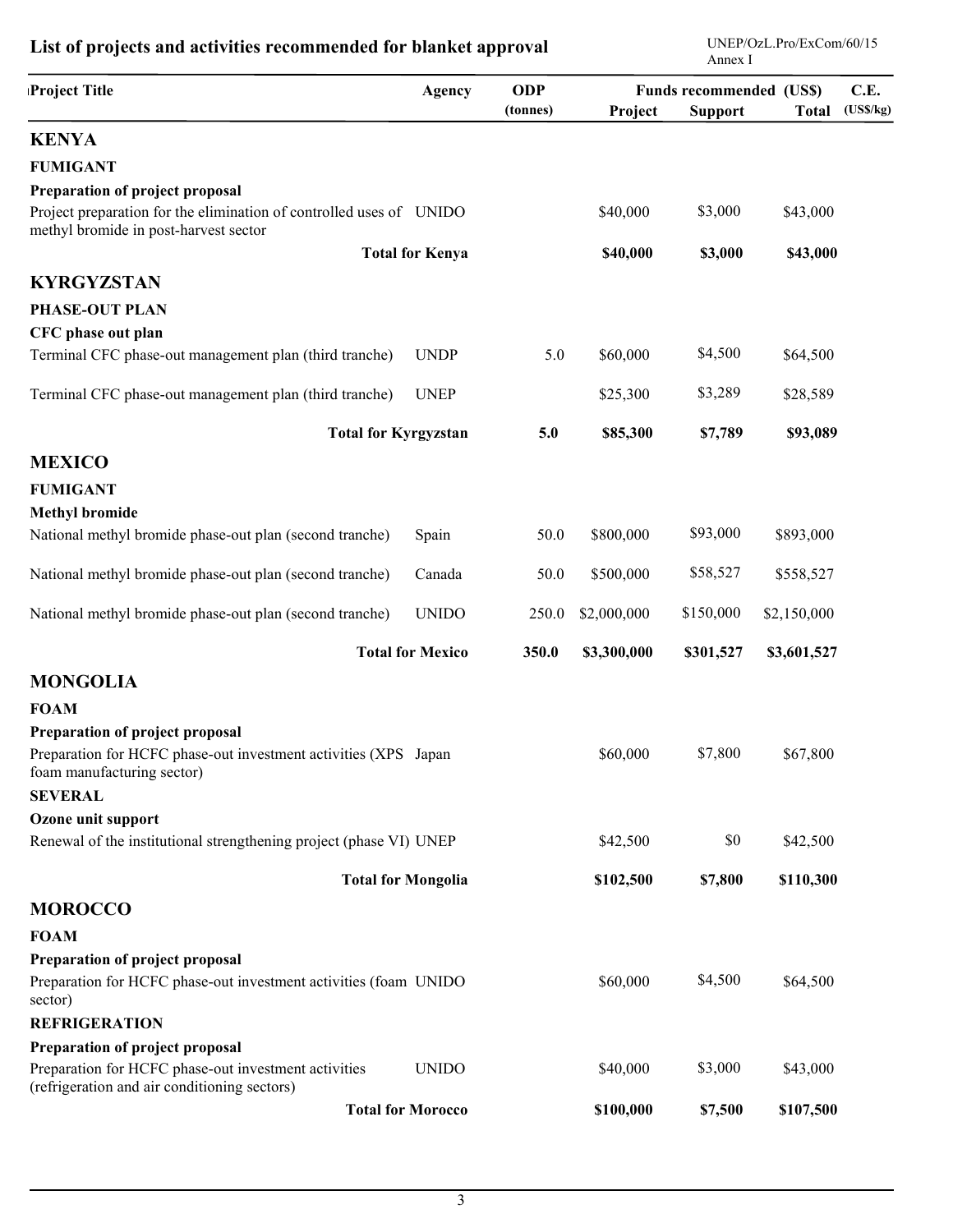| Project Title                                                                                       | <b>Agency</b>                | <b>ODP</b><br>(tonnes) | Project   | <b>Funds recommended (US\$)</b><br><b>Support</b> | <b>Total</b> | C.E.<br>(USS/kg) |
|-----------------------------------------------------------------------------------------------------|------------------------------|------------------------|-----------|---------------------------------------------------|--------------|------------------|
| <b>MOZAMBIQUE</b>                                                                                   |                              |                        |           |                                                   |              |                  |
| <b>FUMIGANT</b>                                                                                     |                              |                        |           |                                                   |              |                  |
| <b>Technical assistance/support</b>                                                                 |                              |                        |           |                                                   |              |                  |
| Technical assistance for the elimination of controlled uses<br>of methyl bromide in soil fumigation | <b>UNIDO</b>                 |                        | \$40,000  | \$3,600                                           | \$43,600     |                  |
|                                                                                                     | <b>Total for Mozambique</b>  |                        | \$40,000  | \$3,600                                           | \$43,600     |                  |
| <b>NICARAGUA</b>                                                                                    |                              |                        |           |                                                   |              |                  |
| <b>PHASE-OUT PLAN</b>                                                                               |                              |                        |           |                                                   |              |                  |
| CFC phase out plan                                                                                  |                              |                        |           |                                                   |              |                  |
| Terminal phase-out management plan for Annex A Group I UNEP<br>substances (second tranche)          |                              |                        | \$70,000  | \$9,100                                           | \$79,100     |                  |
|                                                                                                     | <b>Total for Nicaragua</b>   |                        | \$70,000  | \$9,100                                           | \$79,100     |                  |
| <b>PARAGUAY</b>                                                                                     |                              |                        |           |                                                   |              |                  |
| <b>PHASE-OUT PLAN</b>                                                                               |                              |                        |           |                                                   |              |                  |
| CFC phase out plan                                                                                  |                              |                        |           |                                                   |              |                  |
| Terminal phase-out management plan for Annex A Group I UNEP<br>substances (fourth tranche)          |                              |                        | \$24,000  | \$3,120                                           | \$27,120     |                  |
| Terminal phase-out management plan for Annex A Group I UNDP<br>substances (fourth tranche)          |                              |                        | \$21,000  | \$1,575                                           | \$22,575     |                  |
|                                                                                                     | <b>Total for Paraguay</b>    |                        | \$45,000  | \$4,695                                           | \$49,695     |                  |
| <b>PHILIPPINES</b>                                                                                  |                              |                        |           |                                                   |              |                  |
| <b>SEVERAL</b>                                                                                      |                              |                        |           |                                                   |              |                  |
| Ozone unit support                                                                                  |                              |                        |           |                                                   |              |                  |
| Extension of institutional strengthening project (phase VII) IBRD                                   |                              |                        | \$158,491 | \$11,887                                          | \$170,378    |                  |
|                                                                                                     | <b>Total for Philippines</b> |                        | \$158,491 | \$11,887                                          | \$170,378    |                  |
| <b>QATAR</b>                                                                                        |                              |                        |           |                                                   |              |                  |
| <b>FOAM</b>                                                                                         |                              |                        |           |                                                   |              |                  |
| Preparation of project proposal                                                                     |                              |                        |           |                                                   |              |                  |
| Preparation for HCFC phase-out investment activities (foam UNIDO<br>sector)                         |                              |                        | \$80,000  | \$6,000                                           | \$86,000     |                  |
|                                                                                                     | <b>Total for Qatar</b>       |                        | \$80,000  | \$6,000                                           | \$86,000     |                  |
| <b>SERBIA</b>                                                                                       |                              |                        |           |                                                   |              |                  |
| <b>PHASE-OUT PLAN</b>                                                                               |                              |                        |           |                                                   |              |                  |
| CFC phase out plan                                                                                  |                              |                        |           |                                                   |              |                  |
| National CFC phase-out plan (fourth and fifth tranches)                                             | <b>UNIDO</b>                 | 268.0                  | \$193,500 | \$14,513                                          | \$208,013    |                  |
|                                                                                                     | <b>Total for Serbia</b>      | 268.0                  | \$193,500 | \$14,513                                          | \$208,013    |                  |
| <b>SOMALIA</b>                                                                                      |                              |                        |           |                                                   |              |                  |
| PHASE-OUT PLAN                                                                                      |                              |                        |           |                                                   |              |                  |
| <b>HCFC</b> phase out plan                                                                          |                              |                        |           |                                                   |              |                  |
| Preparation of a HCFC phase-out management plan                                                     | <b>UNIDO</b>                 |                        | \$85,000  | \$6,375                                           | \$91,375     |                  |
|                                                                                                     | <b>Total for Somalia</b>     |                        | \$85,000  | \$6,375                                           | \$91,375     |                  |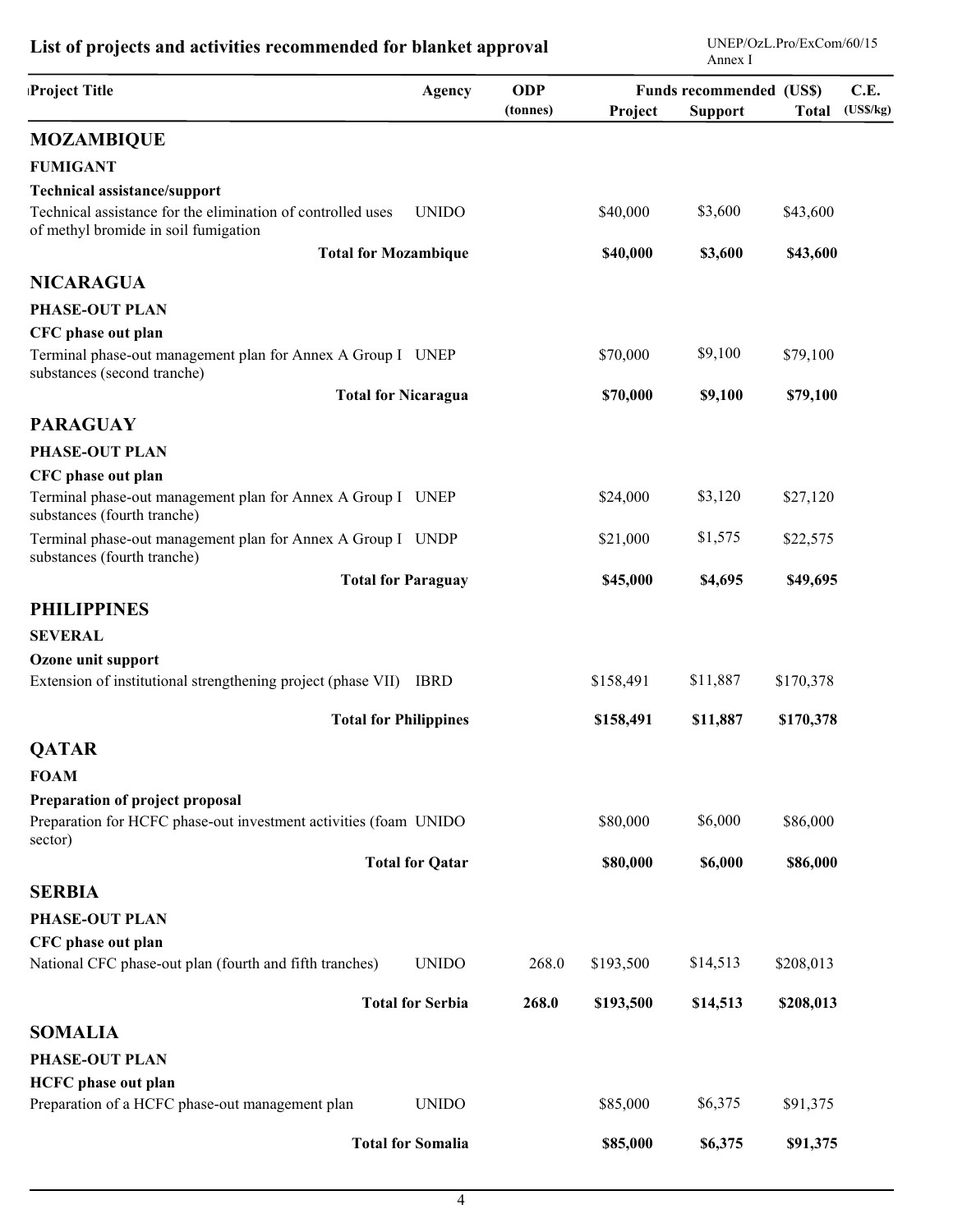| Project Title                                                                                                     | Agency                     | <b>ODP</b> | C.E.<br><b>Funds recommended (US\$)</b> |                |              |          |
|-------------------------------------------------------------------------------------------------------------------|----------------------------|------------|-----------------------------------------|----------------|--------------|----------|
|                                                                                                                   |                            | (tonnes)   | Project                                 | <b>Support</b> | <b>Total</b> | (USS/kg) |
| <b>THAILAND</b>                                                                                                   |                            |            |                                         |                |              |          |
| <b>PHASE-OUT PLAN</b>                                                                                             |                            |            |                                         |                |              |          |
| CFC phase out plan                                                                                                |                            |            |                                         |                |              |          |
| National CFC phase-out plan: 2010-2012 annual<br>implementation plan                                              | <b>IBRD</b>                | 501.6      | \$385,000                               | \$34,650       | \$419,650    |          |
|                                                                                                                   | <b>Total for Thailand</b>  | 501.6      | \$385,000                               | \$34,650       | \$419,650    |          |
| <b>URUGUAY</b>                                                                                                    |                            |            |                                         |                |              |          |
| <b>REFRIGERATION</b>                                                                                              |                            |            |                                         |                |              |          |
| Preparation of project proposal                                                                                   |                            |            |                                         |                |              |          |
| Preparation for HCFC phase-out investment activities<br>(refrigeration manufacturing sector)                      | <b>UNIDO</b>               |            | \$50,000                                | \$3,750        | \$53,750     |          |
| <b>PHASE-OUT PLAN</b>                                                                                             |                            |            |                                         |                |              |          |
| CFC phase out plan                                                                                                |                            |            |                                         |                |              |          |
| Terminal phase-out management plan for Annex A Group I Canada<br>Substances (third tranche)                       |                            |            | \$30,000                                | \$3,900        | \$33,900     |          |
| Terminal phase-out management plan for Annex A Group I UNDP<br>Substances (third tranche)                         |                            | 29.9       | \$45,000                                | \$3,375        | \$48,375     |          |
|                                                                                                                   | <b>Total for Uruguay</b>   | 29.9       | \$125,000                               | \$11,025       | \$136,025    |          |
| <b>VENEZUELA</b>                                                                                                  |                            |            |                                         |                |              |          |
| <b>FOAM</b>                                                                                                       |                            |            |                                         |                |              |          |
| Preparation of project proposal                                                                                   |                            |            |                                         |                |              |          |
| Preparation for HCFC phase-out investment activities (foam UNIDO<br>sector)                                       |                            |            | \$100,000                               | \$7,500        | \$107,500    |          |
| <b>REFRIGERATION</b>                                                                                              |                            |            |                                         |                |              |          |
| Preparation of project proposal                                                                                   |                            |            |                                         |                |              |          |
| Preparation for HCFC phase-out investment activities<br>(refrigeration and air conditioning manufacturing sector) | <b>UNIDO</b>               |            | \$100,000                               | \$7,500        | \$107,500    |          |
|                                                                                                                   | <b>Total for Venezuela</b> |            | \$200,000                               | \$15,000       | \$215,000    |          |
| <b>VIETNAM</b>                                                                                                    |                            |            |                                         |                |              |          |
| <b>FOAM</b>                                                                                                       |                            |            |                                         |                |              |          |
| Preparation of project proposal                                                                                   |                            |            |                                         |                |              |          |
| Preparation of a HCFC foam sector plan                                                                            | <b>IBRD</b>                |            | \$100,000                               | \$7,500        | \$107,500    |          |
| <b>REFRIGERATION</b>                                                                                              |                            |            |                                         |                |              |          |
| Preparation of project proposal                                                                                   |                            |            |                                         |                |              |          |
| Preparation of a HCFC refrigeration sector plan                                                                   | <b>IBRD</b>                |            | \$100,000                               | \$7,500        | \$107,500    |          |
|                                                                                                                   | <b>Total for Vietnam</b>   |            | \$200,000                               | \$15,000       | \$215,000    |          |
| <b>YEMEN</b>                                                                                                      |                            |            |                                         |                |              |          |
| <b>PHASE-OUT PLAN</b>                                                                                             |                            |            |                                         |                |              |          |
| ODS phase out plan                                                                                                |                            |            |                                         |                |              |          |
| National ODS phase-out plan (second tranche)                                                                      | <b>UNEP</b>                |            | \$140,000                               | \$18,200       | \$158,200    |          |
| National ODS phase-out plan (second tranche)                                                                      | <b>UNIDO</b>               |            | \$233,000                               | \$17,475       | \$250,475    |          |
|                                                                                                                   | <b>Total for Yemen</b>     |            | \$373,000                               | \$35,675       | \$408,675    |          |